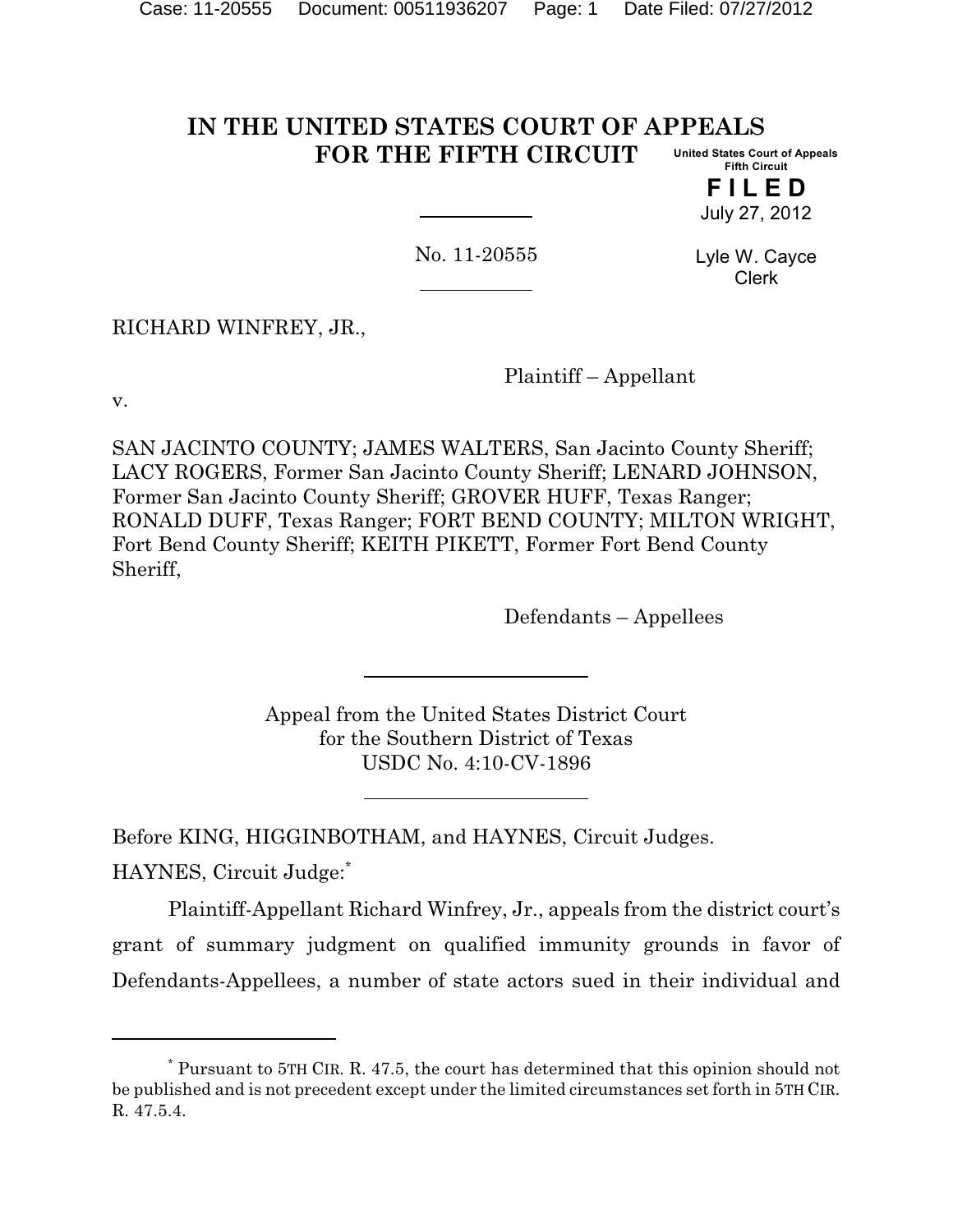official capacities for alleged civil rights violations stemming from a murder investigation of Winfrey and his family. For the reasons that follow, we AFFIRM in part, REVERSE in part, VACATE in part, and REMAND for proceedings consistent with this opinion.

# **I. Facts and Procedural History**

In August 2004, Murray Wayne Burr was found murdered in his San Jacinto County home. The crime scene was grisly. Officers followed a blood trail from the front room of the house, through the kitchen, and into a bedroom, where they found Burr's body. He had been stabbed over two dozen times and had suffered a number of other injuries, including a slit throat. There were no signs of forced entry.

Then-San Jacinto County Sheriff Lacy Rogers, and his deputy, Lenard Johnson, initially investigated. Rogers decided to call the Texas Rangers for assistance, and they assigned Ronald Duff and Grover Huff (the "Rangers") to the case. Huff brought in Keith Pikett, a canine handler and ostensible expert in scent-related evidence then working as a Fort Bend County deputy.

The investigation soon focused on the Winfrey family, who lived a few miles away. The Winfreys knew Burr. Winfrey and his sister, Megan, attended a school where Burr worked as a janitor. They sometimes visited Burr's home.

A few weeks after the murder, Pikett conducted a "scent line-up" using two of his bloodhounds and scent samples obtained from Winfrey and Megan. In the scent line-up, Pikett "scented" the bloodhounds on an item taken from the crime scene and then walked the dogs down a line of six cans, each containing a gauze "scent pad." According to Pikett, both dogs alerted to the can containing Winfrey's scent; Winfrey contends that Pikett cued his dogs.

The cans were then refreshed with another set of scent pads, including a scent pad obtained from Megan. The dogs alerted on the can containing Megan's scent. The scent pads were again replaced, this time introducing a scent pad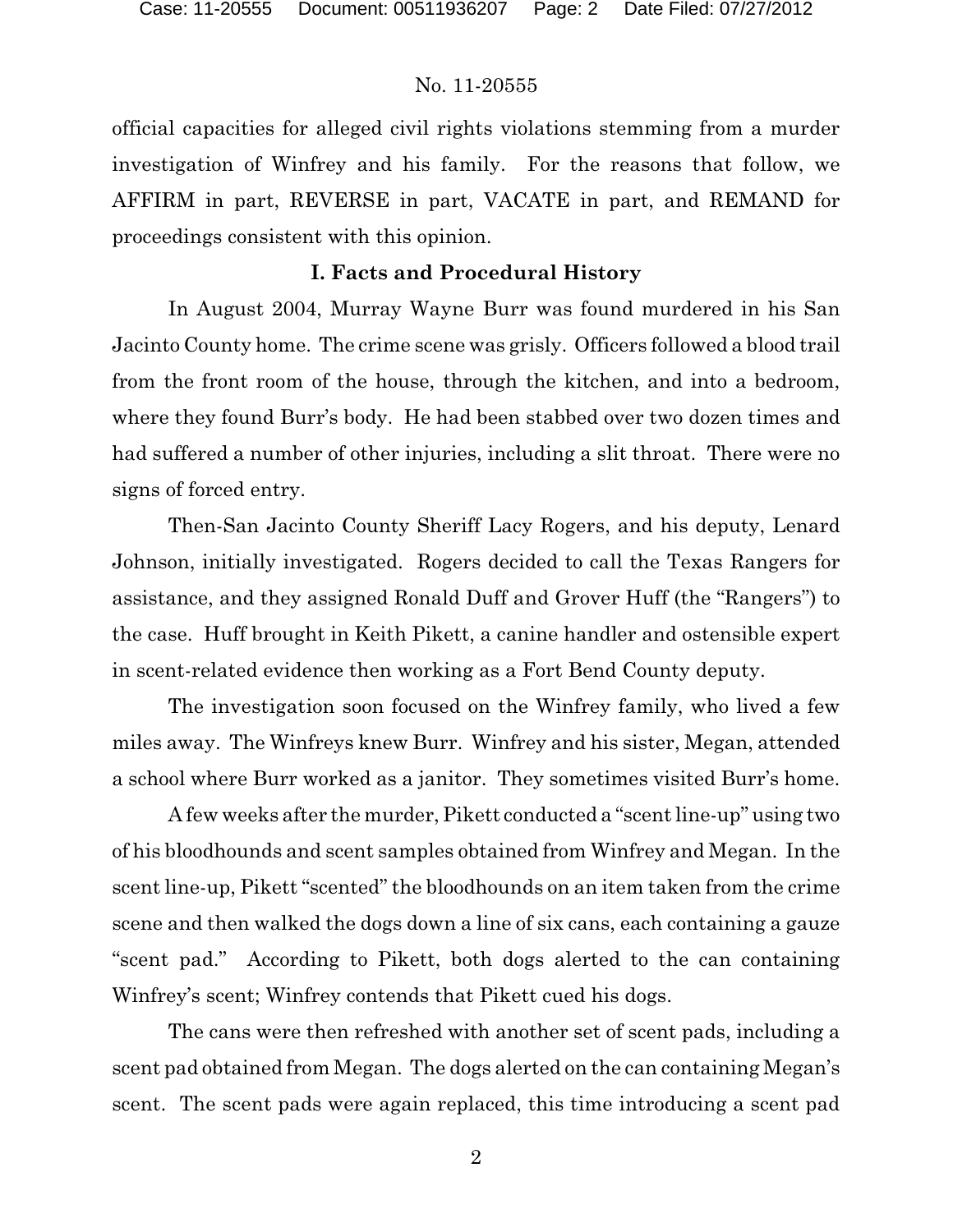from a suspect ultimately excluded by DNA evidence. The bloodhounds failed to alert during their final walk-throughs.

Pikett then conducted a "drop trailing" exercise. Starting at the crime scene, Huff scented the bloodhounds with what he believed was a scent sample taken from Winfrey. The dogs then followed the scent from Burr's house to the Winfrey residence. Huff later informed Pikett that he mistakenly had scented the dogs with a sample taken from Christopher Hammond, Megan's boyfriend.

Hammond denied having ever been at the crime scene, and the bloodhounds had not alerted during the scent line-up to a sample taken from him. Huff, however, observed that Hammond had a cut on his face and discovered a stain on Hammond's shoe-strings that later tested positive for blood. The investigators were unable to obtain a DNA sample from the blood stain and continued investigating the Winfreys.

Sheriff Rogers later used the scent line-up and drop-trail results to obtain a search warrant for samples of Megan's hair. Rogers failed to disclose the use of Hammond's scent pad, stating instead that the drop-trail was conducted "using the scent pad from" Winfrey. Winfrey and Megan cooperated in the collection of DNA. Forensic evidence taken from the crime scene, including hairs and fingerprints, excluded the Winfreys. The investigation stalled.

Almost two years later, David Campbell, an inmate at the Montgomery County Jail, told a jailer that he had information about Burr's murder. At the time, Richard Winfrey, Sr. ("Senior"), was an inmate at the jail and shared the same "tank" as Campbell. It was not the first time Senior had been in prison; he had been released from custody shortly before Burr's death. Campbell apparently harbored some unspecified animosity towards Senior; Senior's sister later apologized to Campbell for Senior's having "treated [him] like crap."

Deputy Johnson first visited Campbell alone. According to Johnson's June 2006 Report, Campbell claimed that Senior had admitted to killing Burr by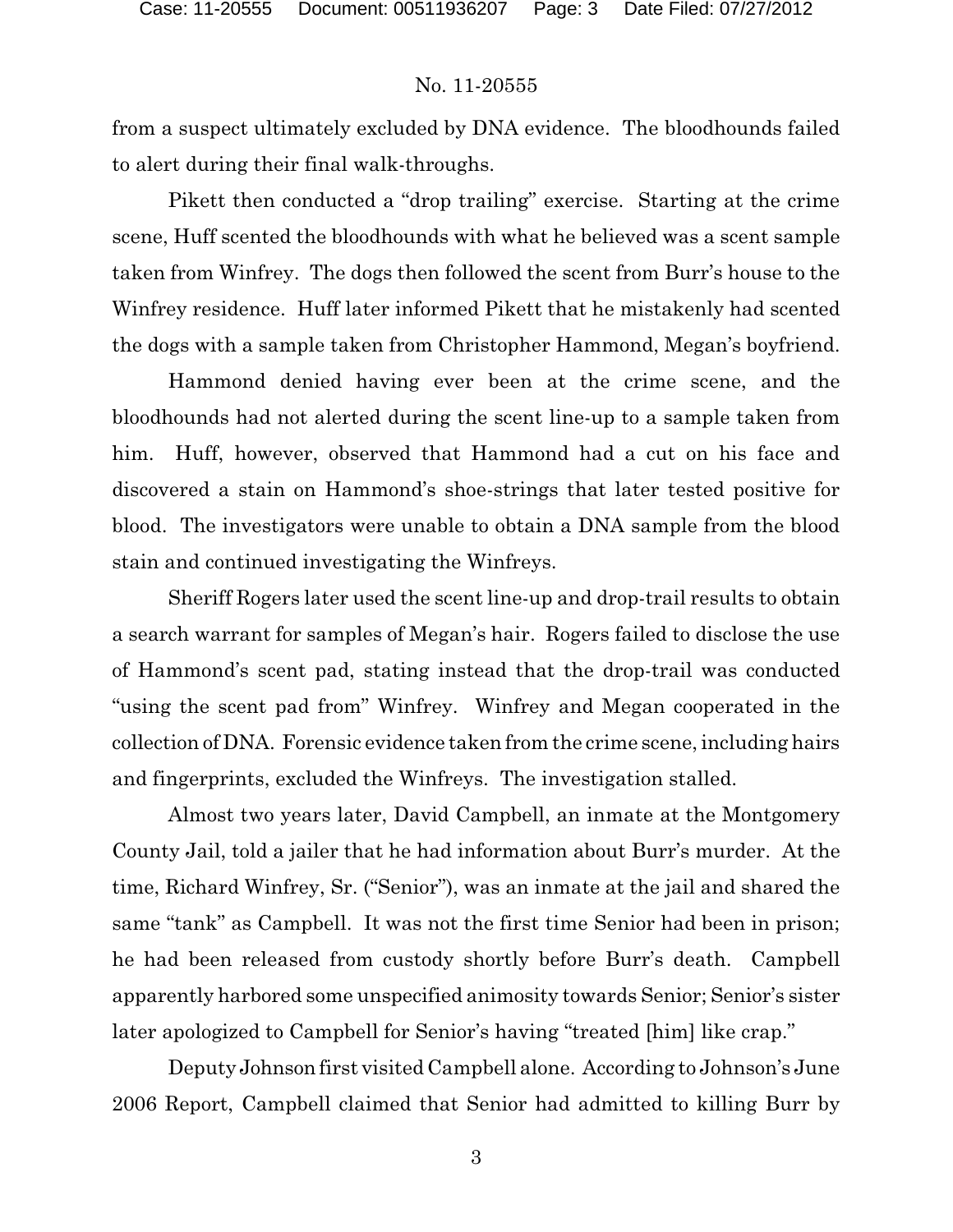beating him and cutting open his neck, an accurate description of Burr's injuries. Senior also allegedly told Campbell that he had cut off Burr's penis and "placed it in Burr's mouth," but Burr had not been so mutilated. Senior also gave a motive for the murder: that Burr had molested one of the Winfrey children. Senior allegedly "had his kids help him get into Burr's house," where they remained during the crime.

About a month later, Johnson visited Campbell again, accompanied by Rogers. Campbell's story changed on this visit. Although he maintained that Senior admitted to killing Burr, Campbell now claimed that Senior "had stabbed and shot" Burr. There is no evidence in the record suggesting that Burr sustained a gunshot wound. Instead of the Winfrey children, Campbell now fingered one of Senior's cousins as an accomplice. Senior also allegedly confessed to having stolen two firearms, an "old .22 and . . . a .3030 long gun," and a knife from Burr's house, which he had hidden in a nearby "hollow." Burr's brother-inlaw later confirmed that Burr owned a .22 caliber "semi auto and a single shot 410 [gauge] shotgun." The weapons were never found.

Campbell's "jailhouse-snitch" evidence restarted the murder investigation. Rogers procured a search warrant for Senior's DNA using the 2004 scent results and Campbell's information. Rogers's affidavit omitted Campbell's inconsistencies and falsely related that the bloodhounds had drop-trailed from Burr's house to the Winfreys' "using the scent pads that [the dogs] had alerted to" in the scent line-up.<sup>1</sup> For the first time (at least from the available records), Rogers reported that Campbell said that Burr had been killed in the front room of his house, information that apparently had not been made public. Pikett later conducted another scent line-up, this time with scents taken from Senior. The bloodhounds alerted each time to Senior's scent pad. *See Winfrey v. State*, 323

<sup>&</sup>lt;sup>1</sup> The probable cause affidavit for Megan is almost identical to a search warrant affidavit used to collect Senior's DNA.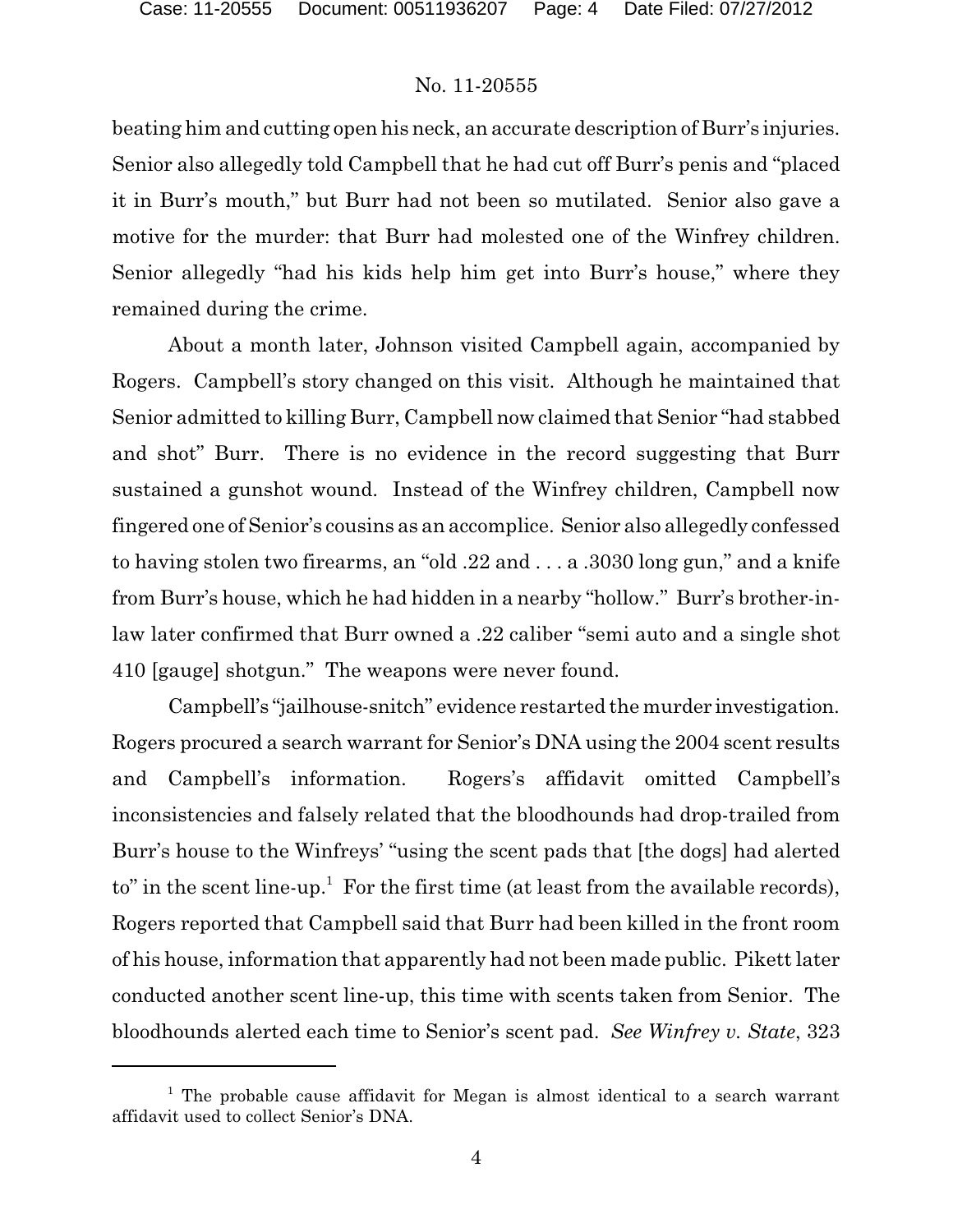S.W.3d 875, 881 (Tex. Crim. App. 2010). Although the record appears to contain only a search warrant affidavit for Senior, Johnson obtained a search warrant to collect evidence from Winfrey on the same day.

Winfrey, Megan, and Senior were each charged with capital murder. Megan and Senior were convicted and received lengthy prison sentences. Pikett's dog-scent evidence and Campbell's statements played a large role in their trials. The jury in Senior's trial apparently convicted him based solely on the dog-scent evidence. *See id.* at 882 & n.9 ("The jury submitted a note asking, 'Is it illegal to convict solely on the scent pad evidence?'"). The Texas Court of Criminal Appeals later held that insufficient evidence supported Senior's conviction and acquitted him. *Id.* at 885.

Winfrey went to trial in June 2009. The jury found him not guilty after only thirteen minutes of deliberation. He had spent over two years in jail. By then, Pikett and his methods had come into disrepute. He retired from the Fort Bend County Sheriff's Office in early 2010.

Winfrey subsequently filed the instant suit in federal court. He brought four § 1983 claims, alleging that (1) the Defendants violated his due process rights; (2) those Defendants serving in a supervisory capacity had failed to supervise and train the investigators; (3) at least one of the Defendants failed to intervene and stop the other Defendants from violating his rights; and (4) the Defendants conspired to violate his constitutional rights.<sup>2</sup>

Most Defendants answered, but the Rangers filed a motion to dismiss, which the district court stayed pending limited discovery. The district court ordered the production of documents from Winfrey's state court proceedings, as well as "information about dog-scent lineups that [had] been conducted in" San

<sup>&</sup>lt;sup>2</sup> Winfrey also brought state-law claims for malicious prosecution, abuse of process, intentional infliction of emotional distress, and civil conspiracy. He does not reurge these claims on appeal.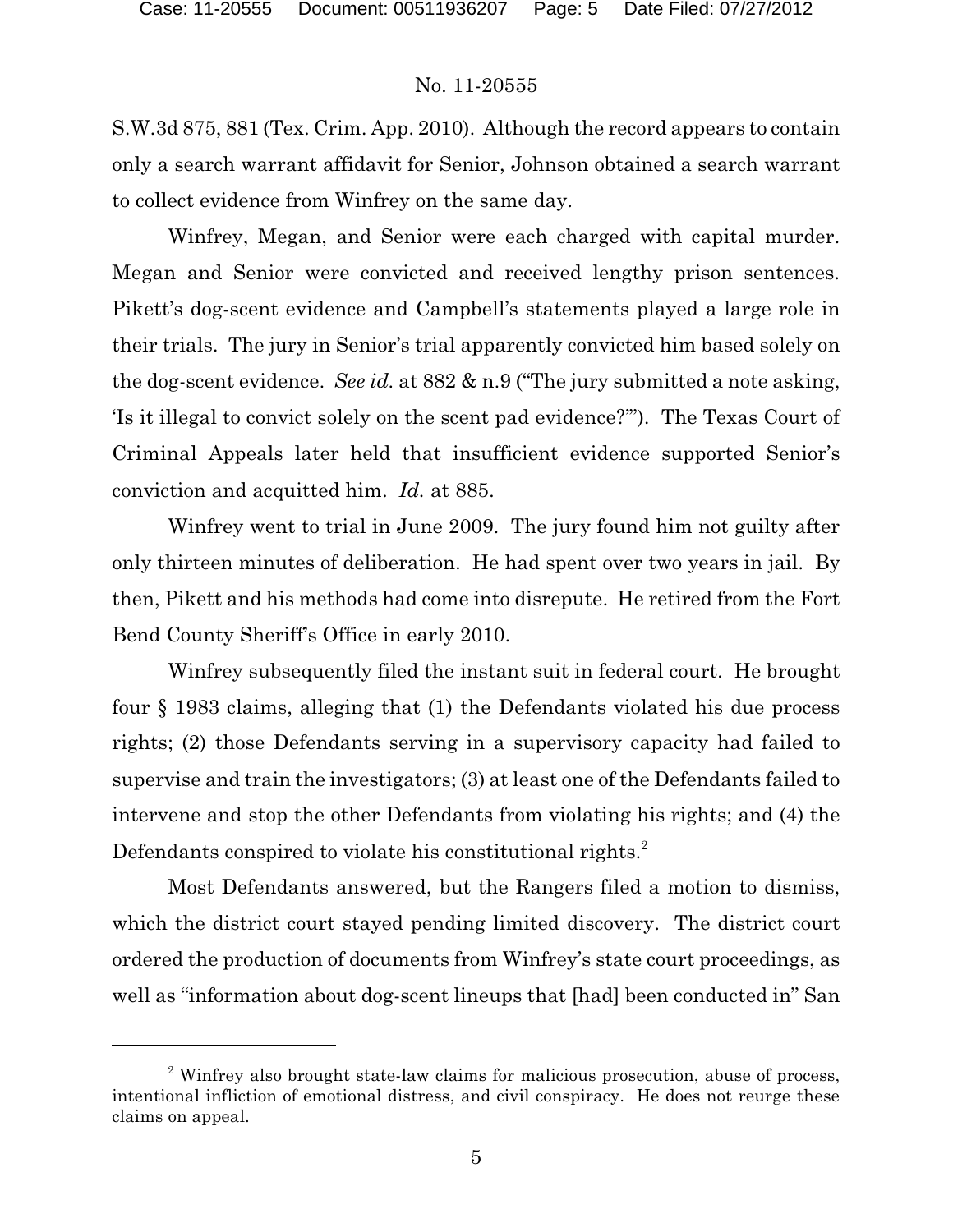Jacinto County and about the Texas Department of Public Safety's ("DPS") "policies or manuals on dog-scent lineups." Given this limited discovery, the district court ordered the parties to file motions for summary judgment. The Defendants complied.<sup>3</sup> Winfrey responded and filed a Federal Rule of Civil Procedure 56(d) affidavit requesting additional discovery.

The district court granted summary judgment for the Defendants, reasoning primarily that Winfrey had "[a]t best" shown that "this is a case about a negligent investigation."<sup>4</sup> The district court did not explicitly rule on Winfrey's Rule 56(d) affidavit, considering the request for additional discovery to be a "dodge[]." It believed that "[a]dditional discovery [was] unnecessary [because] the essential facts of the[] events [were] known." Winfrey timely appealed.

# **II. The District Court's Summary Judgment Ruling**<sup>5</sup>

Generally speaking, Winfrey's case depends on establishing the following: (1) Pikett's methods were deficient and violated Winfrey's constitutional rights;

<sup>4</sup> The district court summarily dismissed James Walters because he was not Sheriff of San Jacinto County during the murder investigation. Winfrey does not challenge that ruling.

 $3$  The line between dismissal and summary judgment is somewhat unclear in the record. Some Defendants couched their motions in terms of both dismissal and summary judgment. The district court dismissed Winfrey's claims against the Rangers several months before its summary judgment ruling. The summary judgment order occasionally uses dismissal-like language, but it purports to grant summary judgment for all defendants.

These ambiguities do not affect our review; we treat Winfrey's appeal as arising entirely from a grant of summary judgment. *See Enplanar, Inc. v. Marsh*, 11 F.3d 1284, 1293 (5th Cir. 1994) ("Although the district court . . . granted a dismissal as to [some parties], it also granted summary judgment as to *all* the defendants based on evidence not contained in the pleadings. Under these circumstances, the district court's order to dismiss the complaint as to [some parties] is disregarded, and we instead review the grant of summary judgment as to all defendants—including [the dismissed parties]." (citations omitted)).

<sup>&</sup>lt;sup>5</sup> We review a grant of summary judgment *de novo*, construing the evidence in the light most favorable to the nonmoving party. *See, e.g.*, *United Fire & Cas. Co. v. Hixson Bros.*, 453 F.3d 283, 284-85 (5th Cir. 2006). "Unsubstantiated assertions, improbable inferences, and unsupported speculation," however, "are not sufficient to defeat a motion for summary judgment." *Brown v. City of Houston*, 337 F.3d 539, 541 (5th Cir. 2003). Summary judgment is appropriate if the moving party can show that "there is no genuine dispute as to any material fact and the movant is entitled to judgment as a matter of law." FED. R. CIV. P. 56(a).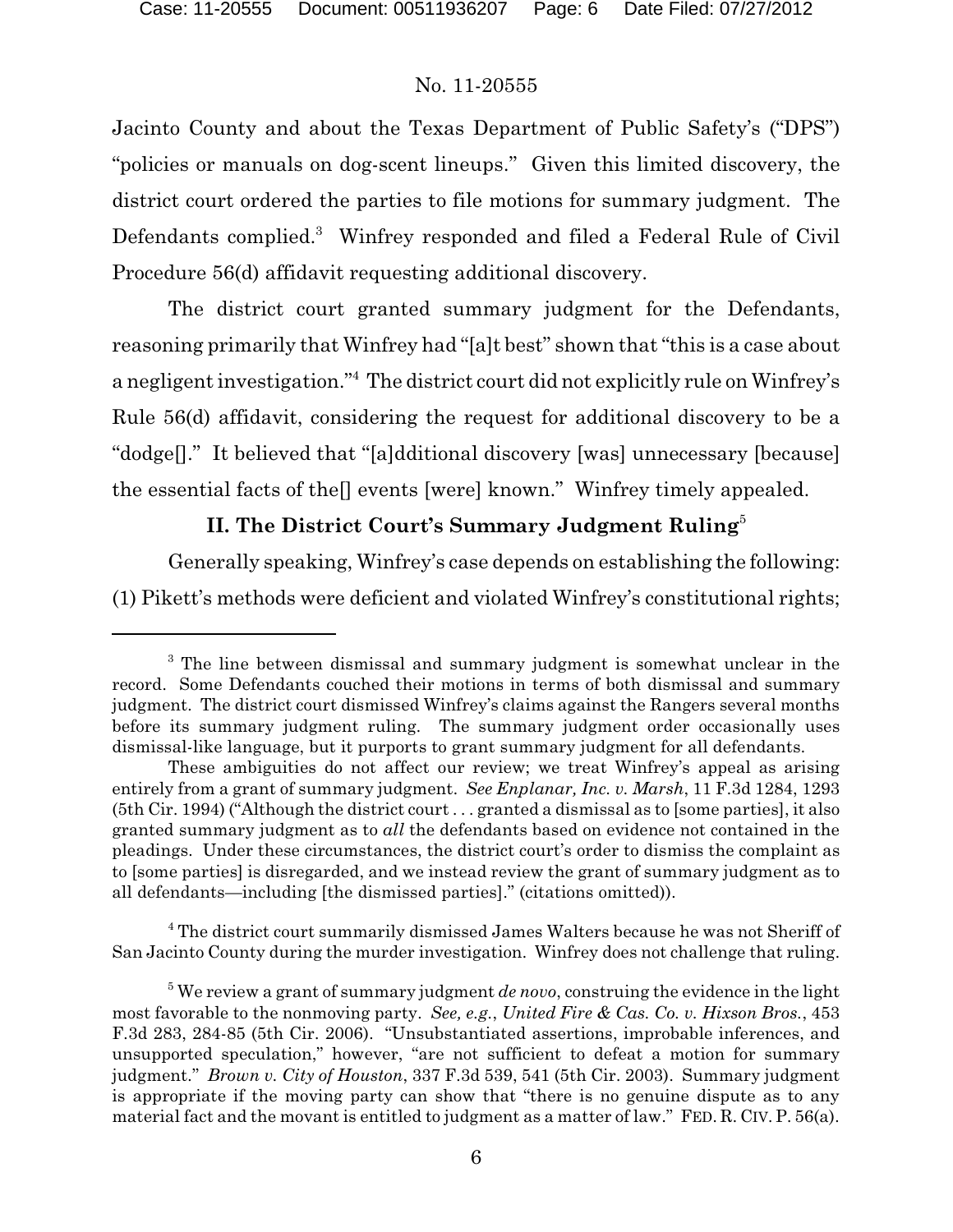(2) the Defendants knew it; (3) Pikett was brought into the investigation expressly to gin up false evidence against Winfrey; (4) Pikett cued the bloodhounds to alert on Winfrey's scent; and (5) the Defendants knowingly used false evidence and failed to prevent the violation of Winfrey's constitutional rights. Because Winfrey failed to show that most of the Defendants acted objectively unreasonably, the bulk of the district court's ruling stands. However, we conclude (1) that Winfrey introduced sufficient summary judgment evidence that Pikett cued his dogs such that summary judgment in Pikett's favor should be reversed, and (2) that Winfrey should have been allowed to obtain additional discovery concerning Rogers and Johnson's alleged use of false evidence to secure search and arrest warrants.

### *A. Qualified and Municipal Immunity Bar Most of Winfrey's Claims*

"Qualified immunity shields federal and state officials from money damages unless a plaintiff pleads facts showing (1) that the official violated a statutory or constitutional right, and (2) that the right was 'clearly established' at the time of the challenged conduct." *Ashcroft v. al-Kidd*, 131 S. Ct. 2074, 2080 (2011) (citing *Harlow v. Fitzgerald*, 457 U.S. 800, 818 (1982)). "A Government official's conduct violates clearly established law when, at the time of the challenged conduct, '[t]he contours of [a] right [are] sufficiently clear' that every 'reasonable official would have understood that what he is doing violates that right.'" *Id.* at 2083 (alterations in original) (quoting *Anderson v. Creighton*, 483 U.S. 635, 640 (1987)). This "objective legal reasonableness" standard "'ensure[s] that before they are subjected to suit, officers are on notice their conduct is unlawful.'" *Pearson v. Callahan*, 555 U.S. 223, 244 (2009) (quoting *Hope v. Pelzer*, 536 U.S. 730, 739 (2002)). Accordingly, "[q]ualified immunity gives government officials breathing room to make reasonable but mistaken judgments, and protects all but the plainly incompetent or those who knowingly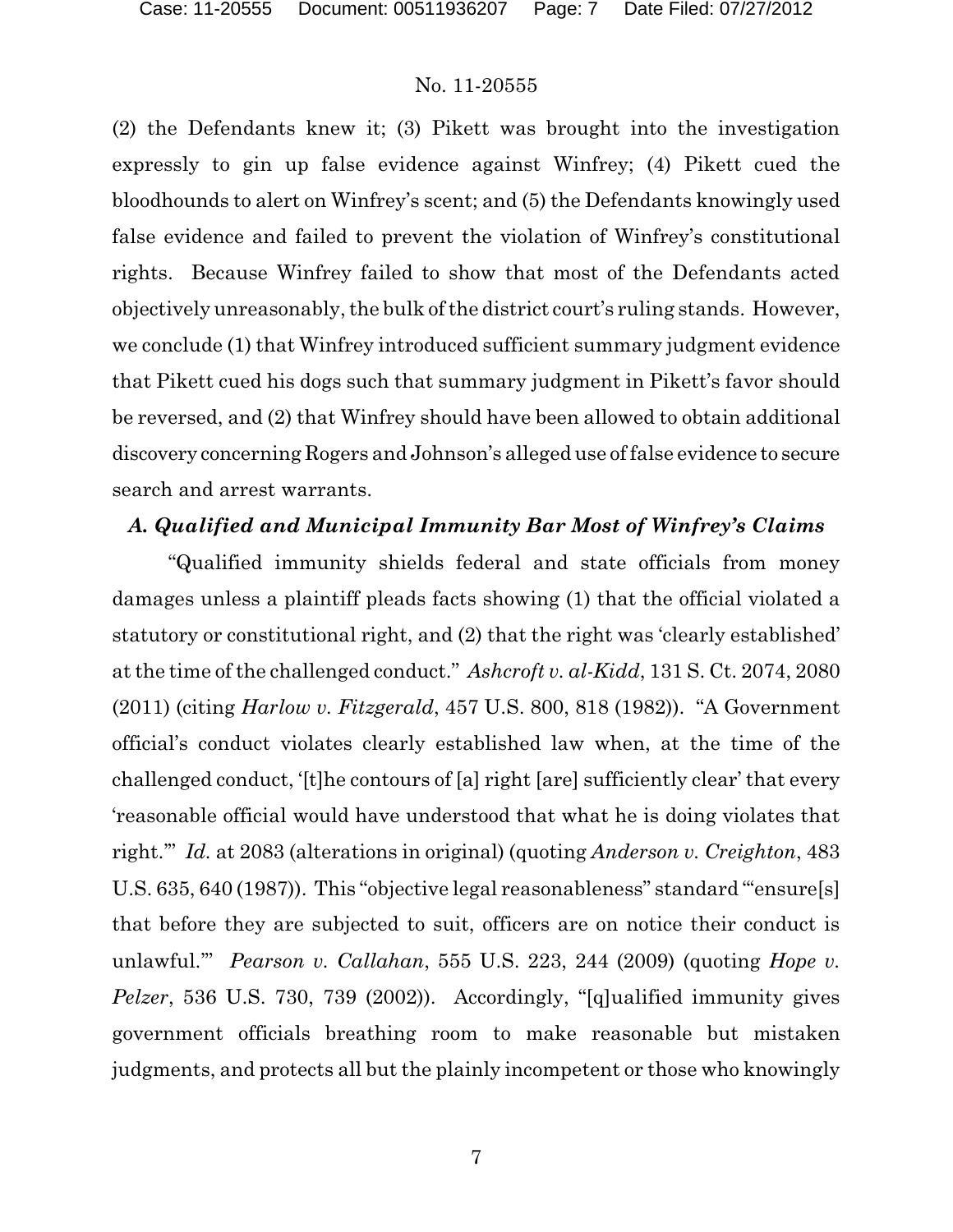violate the law." *Messerschmidt v. Millender*, 132 S. Ct. 1235, 1244-45 (2012) (internal quotation marks and citations omitted).

Most of Winfrey's § 1983 claims against those Defendants sued in their individual capacities fail because, even if he alleges violations of clearlyestablished constitutional rights, he lacks evidence showing that the Defendants were "on notice that their actions were unlawful." *Pearson*, 555 U.S. at 244. Winfrey assumes that it was objectively unreasonable to rely on evidence procured from Pikett's dog-scent line-ups and the drop-trail. To that end, he marshals evidence that disputes the reliability of Pikett's methods and the credibility of his credentials.

Pikett's fall from grace, however, does not show that the Rangers, Rogers, and Johnson were objectively unreasonable in seeking Pikett's assistance and then using the resulting information as part of their investigation, let alone that they actually knew that Pikett was a fraud at the time in question. Pikett enjoyed a solid reputation at the time of Burr's murder. The FBI occasionally turned to Pikett on a variety of matters, and at least one Texas court had held that scent line-ups were a "legitimate field of expertise" and that Pikett's methods properly relied upon and utilized the principles involved in the field. *See Winston v. State*, 78 S.W.3d 522, 526-29 (Tex. App.—Houston [14th Dist.] 2002, pet. denied); *see also Robinson v. State*, No. 09-06-051, 2006 WL 3438076, at \*4 (Tex. App.—Beaumont Nov. 29, 2006, no pet.) (unpublished) (following *Winston* in another case involving Pikett).

Indeed, the Texas Court of Criminal Appeals only recently addressed the probative value of Pikett's evidence. It held that such evidence is admissible, but that, "standing alone, it is insufficient to establish a person's guilt beyond a reasonable doubt." *Winfrey*, 323 S.W.3d at 885. Nothing in *Winfrey* suggests that Pikett's evidence is insufficient to establish probable cause.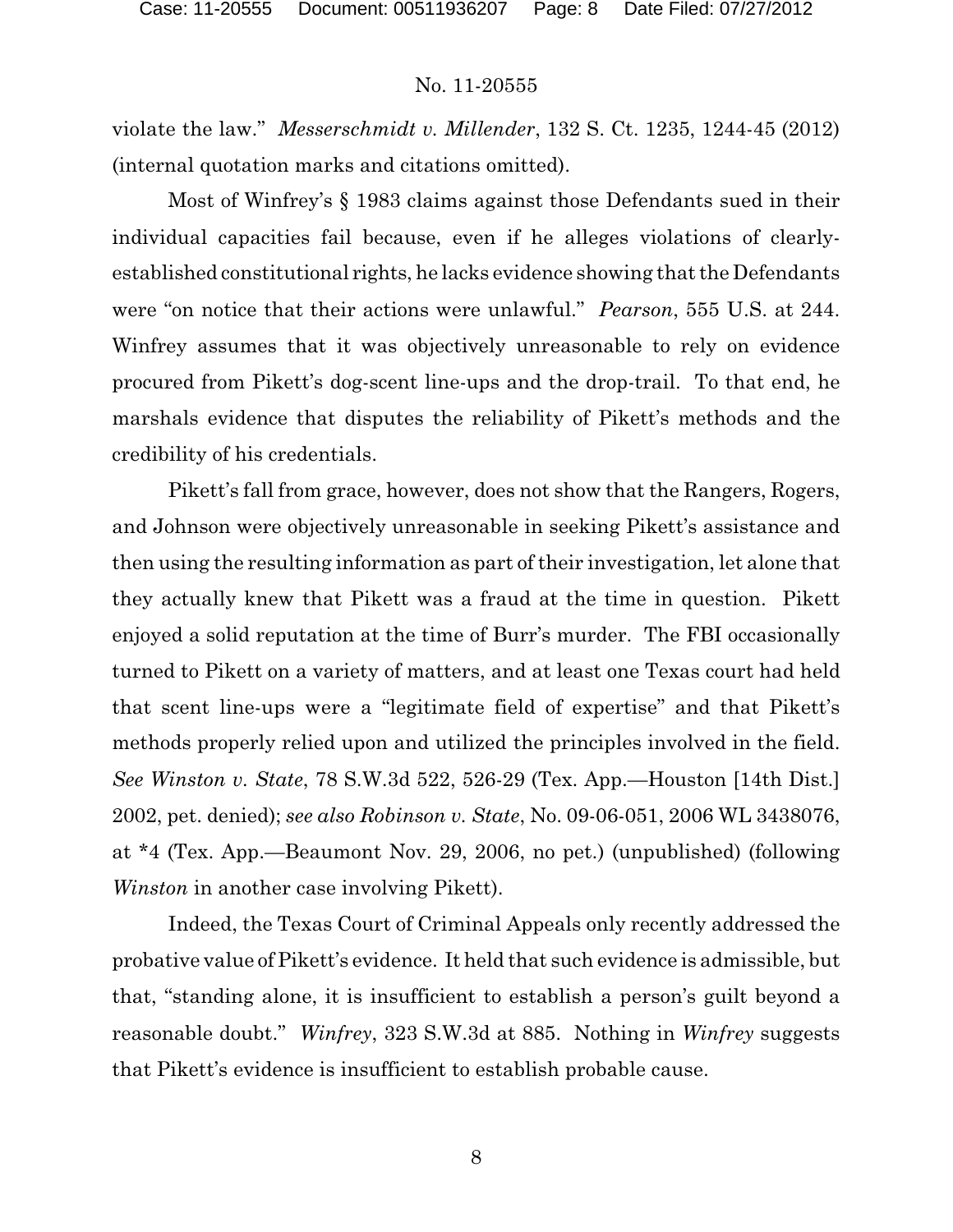Although the expert affidavits proffered by Winfrey highlight numerous defects in Pikett's work, they do not claim that such errors were so obvious that they would have been apparent to officers untrained in canine handling. Accordingly, even assuming that the investigators violated Winfrey's clearlyestablished constitutional rights, Winfrey presents no evidence suggesting that they knew or should have known that Pikett's involvement necessarily entailed such violations. Pikett's conduct alone therefore cannot establish that the Rangers, Rogers, and Johnson knowingly passed along Pikett's allegedly false evidence, consciously disregarded a duty to intervene, or willfully conspired to violate Winfrey's constitutional rights.<sup>6</sup>

Winfrey's § 1983 claims against San Jacinto County and Rogers and Johnson in their official capacities fail for similar reasons.<sup>7</sup> These are municipal liability claims. *See, e.g.*, *Kentucky v. Graham*, 473 U.S. 159, 165 (1985) ("Official-capacity suits . . . 'generally represent only another way of pleading an action against an entity of which an officer is an agent.'" (citation omitted)). Municipal liability requires proof of an "official policy," a "final" policymaker, and the policymaker's "knowledge" of, or "deliberate indifference" to, a risk of constitutional violations. *See, e.g.*, *Burge v. St. Tammany Parish*, 336 F.3d 363, 369-73 (5th Cir. 2003); *Piotrowski v. City of Houston*, 237 F.3d 567, 578-83 (5th Cir. 2001); *see also Monell v. N.Y.C. Dep't of Soc. Servs.*, 436 U.S. 658 (1978). Municipal liability analysis turns on whether a plaintiff establishes that the

 $6$ <sup>6</sup> The same reasoning applies to Fort Bend County Sheriff Milton Wright, who Winfrey sued in both his official and individual capacities. The individual-capacity suit against Wright also fails because nothing in the record shows that Wright had any direct, personal involvement in the Burr investigation. *See Thompson v. Steele*, 709 F.2d 381, 382 (5th Cir. 1983). Because an official-capacity suit against a county officer is a suit against a municipality, that aspect of Winfrey's suit is subsumed in the municipal liability discussion below.

<sup>&</sup>lt;sup>7</sup> Winfrey does not clearly state official-capacity claims against the Rangers. To the extent that he does, the following analysis also disposes of those claims.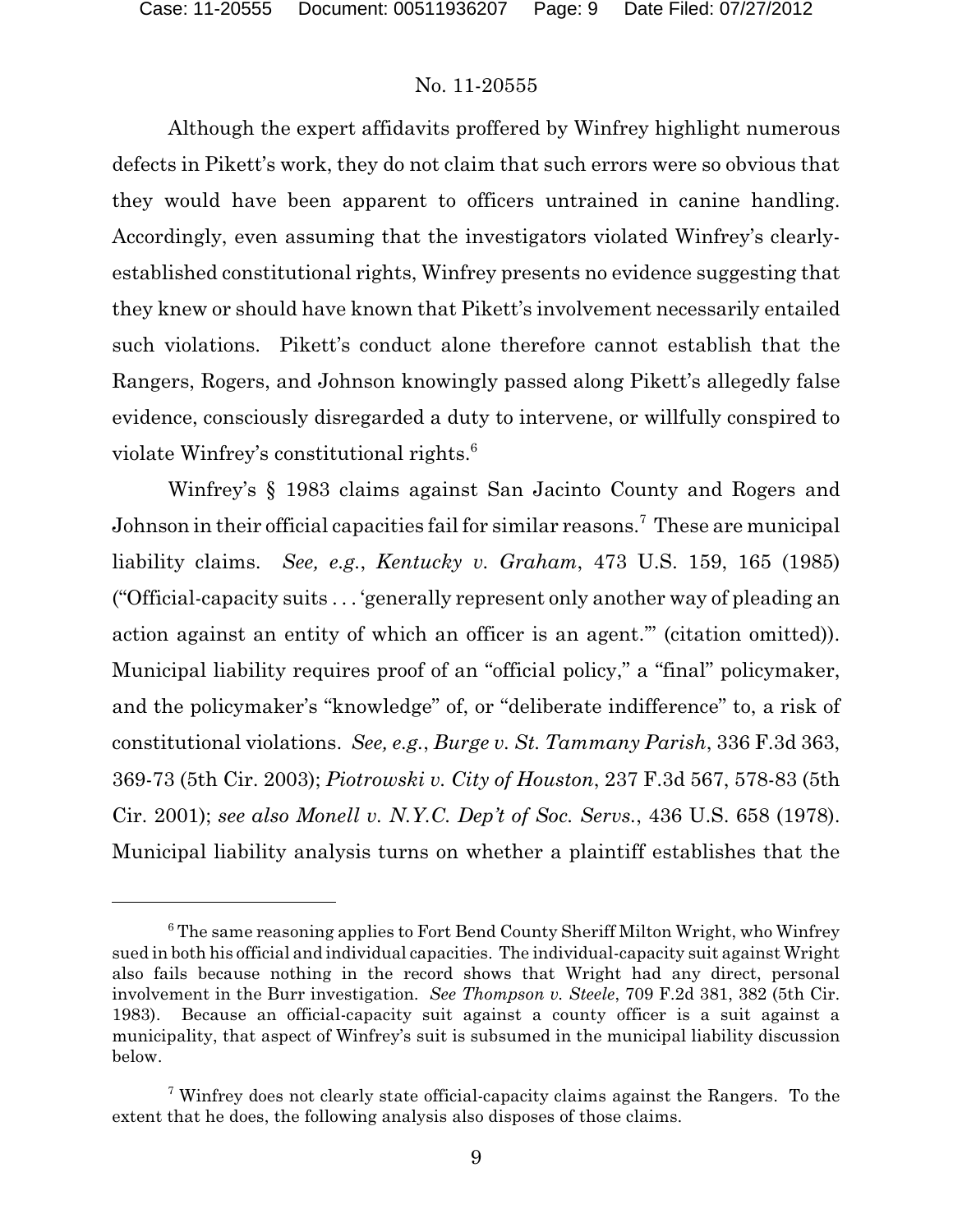relevant policymaker knew or should have known that the alleged policy created a high risk of constitutional violations; this "knowledge" requirement is the "*sine qua non* of municipal liability under section 1983." *Burge*, 336 F.3d at 370.

Winfrey fails to introduce summary judgment evidence of any municipal liability element. He complains of San Jacinto County's *de facto* policies and practices of "pursu[ing] wrongful arrests and convictions through profoundly flawed investigations and fabricated evidence, including junk science evidence." The only potential policy Winfrey identifies that relates to Pikett is the use of dog-scent evidence. The district court ordered that San Jacinto County "produce its information about dog-scent lineups that have been conducted in the county." This evidence established that the Burr investigation was the first in San Jacinto County to use Pikett. Municipal liability may lie for a single constitutional violation, but claims premised on *de facto* policies and acts by municipal employees must establish deliberate indifference. *See City of Canton v. Harris*, 489 U.S. 378, 388 (1989); *City of St. Louis v. Praprotnik*, 485 U.S. 112, 123-27 (1988). That "generally requires that a plaintiff demonstrate 'at least a pattern of similar violations.'" *Burge*, 336 F.3d at 370 (citation omitted). Winfrey thus cannot show that a final policymaker, presumably Rogers, knew or should have known that constitutional violations were the "obvious consequences" of Pikett's involvement. *Id.*

# *B. Some of Winfrey's § 1983 Claims Survive*

Winfrey, however, presented summary judgment evidence supporting his allegations that Pikett cued his dogs during the scent line-up and that Rogers and Johnson both omitted material information and provided false statements in their search and arrest warrant affidavits in an effort to "frame" him.

*1. Pikett and the Scent Line-ups.—*The district court reasoned that Winfrey provided only speculation to show that Pikett cued his dogs. The scent line-up, however, was videotaped. Although the video is not in the record on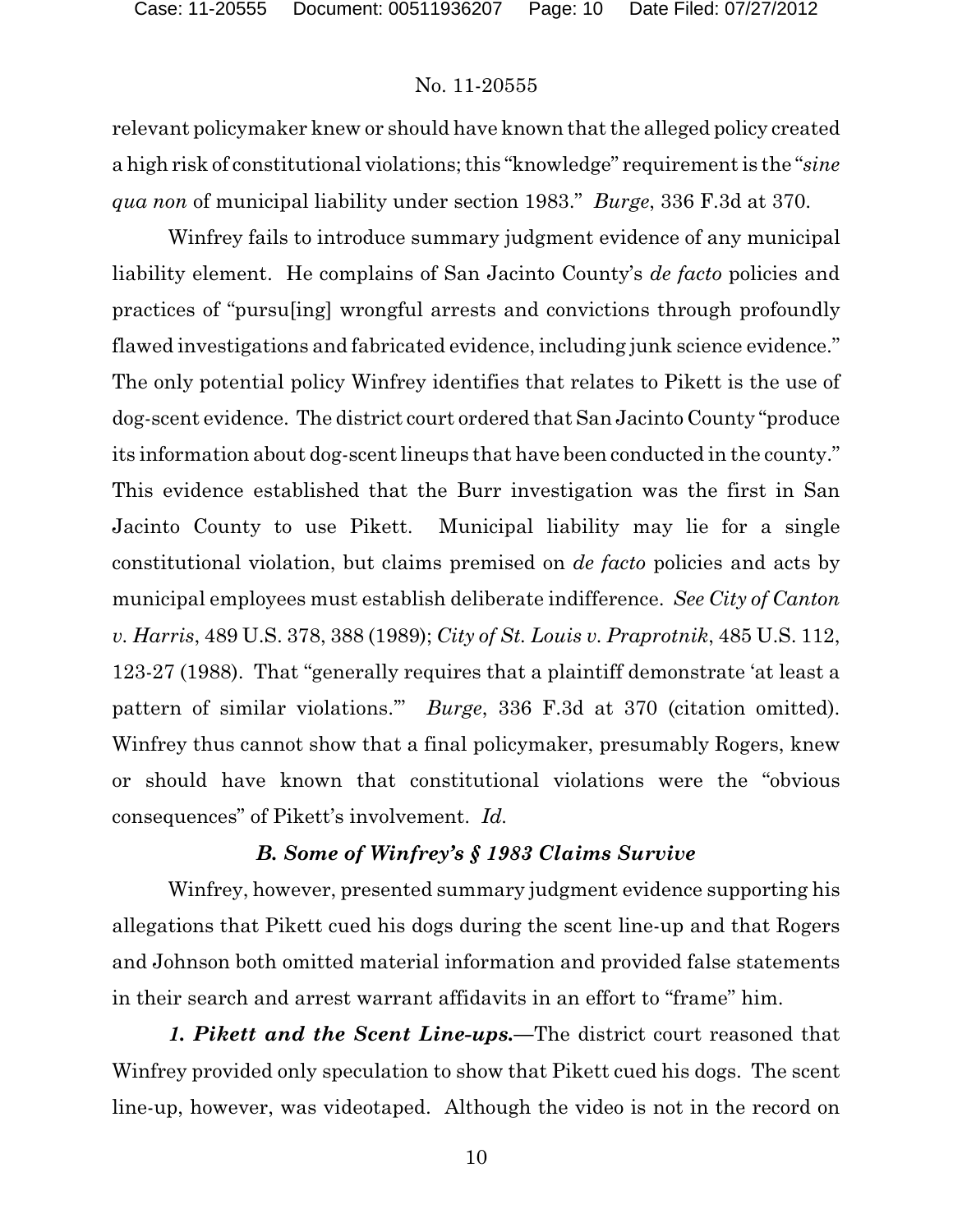appeal, the parties referenced it below, and Winfrey provided the affidavit of Steven Nicely, a police canine expert who reviewed the film.

Nicely concludes that Pikett manufactured his results, finding that "[t]he line-up procedures used by Deputy Pikett support[] [the conclusion that] behaviors the dogs do exhibit are more likely to be induced by conscious actions than unconscious actions." Nicely's conclusion rests on two general observations: First, he determined that Pikett's procedures "are more consistent with him using his ability to see inside the cans and identi[f]y which can contains the target pad than relying on his dogs to identify the can by odor." Second, he observed actions that "were consistent with attempting to induce a behavior," *i.e.*, cuing, specifically "jerk[ing]" on the dogs' leashes and strategically stopping as he paced down the row of cans. Nicely's affidavit comports with those of experts retained in other cases challenging Pikett's methods, which reason that Pikett cued his dogs by manipulating their leashes and by altering his footsteps during scent line-ups. In another case, one of those experts concluded that the dogs gave no visible signs of alerting to the target scent.

Winfrey therefore raised a sufficient issue of material fact. Pikett denies that he cued the dogs or otherwise used procedures that allowed him to "cheat." Winfrey provided summary judgment evidence that he did. At this juncture, the evidence and all reasonable inferences must be construed in the light most favorable to Winfrey; "[t]he ultimate truth will be determined at trial  $\dots$ ." *Good v. Curtis*, 601 F.3d 393, 399 n.1 (5th Cir. 2010) (citation omitted). Winfrey alleged and presented evidence that Pikett made "knowing efforts to secure a false identification," and such actions violate clearly established constitutional rights. *Id.* at 398. To that extent, Pikett is not entitled to qualified immunity, and we reverse the summary judgment granted to him.

*2. Rogers and Johnson's Investigation.—*Winfrey also claims that Rogers and Johnson used false information to secure search and arrest warrants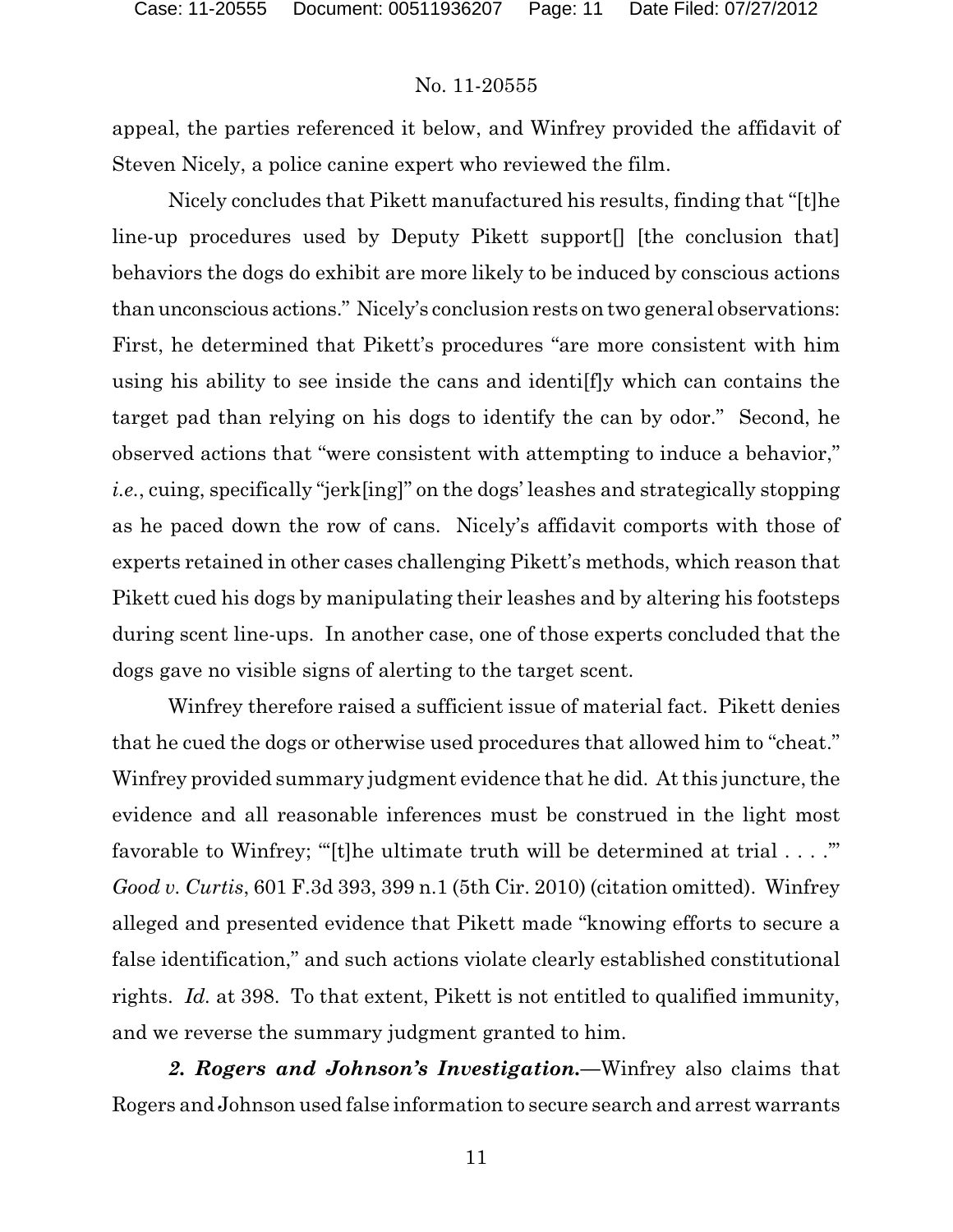and failed to disclose exculpatory evidence. The district court acknowledged that Rogers's search affidavit to obtain DNA from Megan falsely stated that the droptrail had used Winfrey's scent, but it concluded that the error was unintentional and that Winfrey suffered no constitutional injury because the evidence obtained bore no fruit. As to Winfrey's exculpatory-evidence argument, the district court focused on whether Winfrey could show that Rogers and Johnson knew of the infirmities underpinning Pikett's methods. The record, however, suggests that Rogers and Johnson may have acted recklessly in submitting warrant affidavits that contained false statements and material omissions that affected Winfrey's constitutional rights even without respect to the question of Pikett's methods.

Even if there is a violation of a clearly-established constitutional right, a plaintiff must still prove the objective unreasonableness ofthe complained-of act. Because the alleged predicate constitutional injury here concerns search and arrest warrant affidavits, we turn to Fourth Amendment principles.

The fact that a neutral magistrate issues a warrant is not dispositive of whether an officer's underlying actions were objectively reasonable. *See Messerschmidt*, 132 S. Ct. at 1245. Qualified immunity will not attach if a "reasonably well-trained officer in [the officer's] position would have known that his affidavit failed to establish probable cause." *Malley v. Briggs*, 475 U.S. 335, 345 (1986).

Objective reasonableness in this context depends in part on the information available to the officer. *See Wilson v. Layne*, 526 U.S. 603, 615 (1999). Generally, when an officer is aware of material information casting doubt on, or directly contrary to, the information contained in a warrant affidavit, that fact may serve as evidence that "a reasonably well trained officer would have known that the search was illegal despite the magistrate's authorization." *United States v. Leon*, 468 U.S. 897, 922 n.23 (1984). Accordingly, the "deference accorded to a magistrate's finding of probable cause

12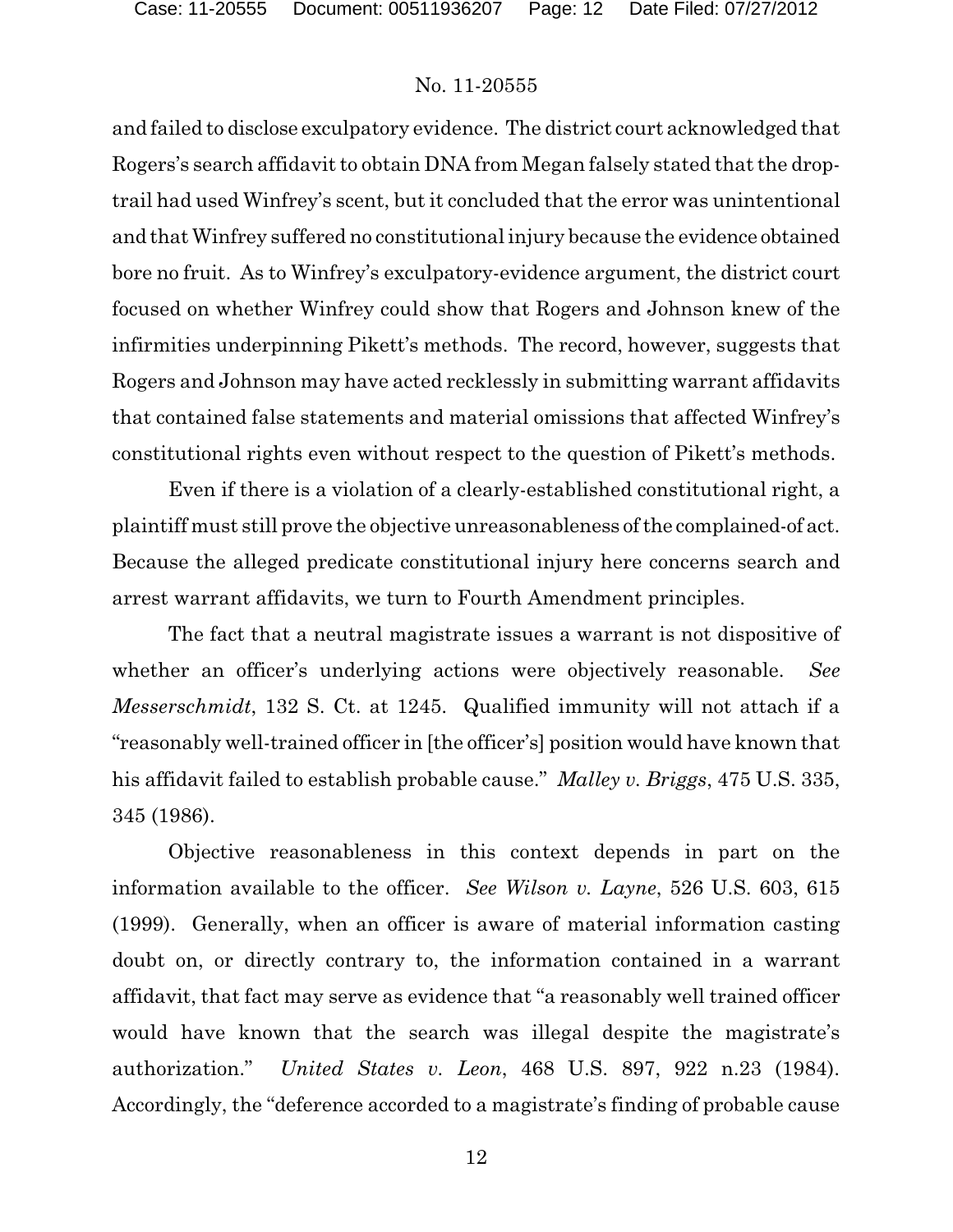does not preclude inquiry into the knowing or reckless falsity of the affidavit on which that determination was based." *Leon*, 468 U.S. at 914 (citing *Franks v. Delaware*, 438 U.S. 154 (1978)).

The record lacks search and arrest affidavits for Winfrey; the documents likely were destroyed in an effort to comply with an expunction order. The affidavits concerning Megan and Senior, however, suggest that Rogers and Johnson used the same affidavit language for all three Winfreys, and investigation reports indicate that warrants were obtained for Winfrey on the same day Johnson executed an arrest warrant affidavit for Megan. Notably, Rogers indicated that the drop-trail evidence and Campbell's "jailhouse snitching" established probable cause to obtain "a search warrant for the hairs of my *suspects*." (emphasis added).

These documents contain a material falsehood. They reiterate that the drop-trail from the crime scene to the Winfrey house used Winfrey's scent. Huff, however, informed Pikett that he mistakenly used Hammond's scent, and Pikett included this information in his report prepared the day after the line-ups and drop-trail were conducted. Rogers and Johnson executed the affidavits two years later, when no time exigency existed that would have explained the absence of accurate information.

The affidavits also omit irregularities in Campbell's story. According to Rogers and Johnson's contemporaneous reports: Campbell said that Senior shot and mutilated Burr—not true. Campbell first said Senior's kids assisted in the murder, then averred that it was one of Senior's cousins—a major inconsistency. Senior allegedly murdered Burr in retribution for molesting one of the Winfrey children—no corroboration of any such molestation appears in the record. Moreover, the allegedly stolen guns and knife were never found, and Burr's family reported that he previously owned a small-bore shotgun, not the .3030 caliber long rifle described by Campbell.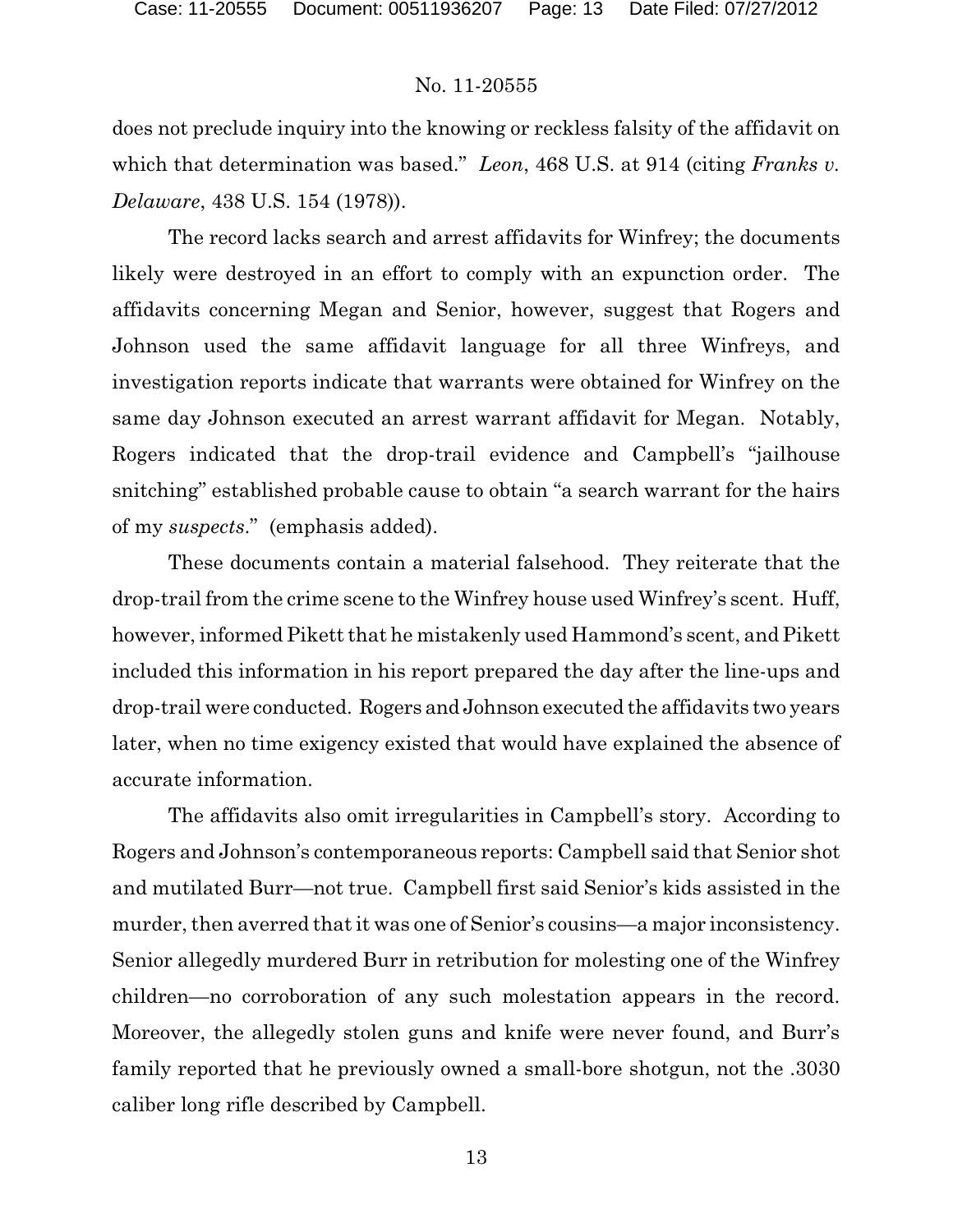Johnson's arrest warrant also notably omits information concerning forensic evidence while including somewhat irrelevant facts. The affidavit recounts an altercation between Megan and a high school teacher that occurred over a year-and-a-half before the murder. Although Johnson included this questionable propensity evidence, he failed to mention that several rounds of DNA testing on forensic evidence recovered from the crime scene had excluded Megan and that the drop-trail did not use Winfrey's scent. Assuming that the affidavits for Winfrey and Megan were substantially similar, the same exculpatory information would have been left out of the affidavit for Winfrey.

Although the "threshold for establishing [the objectively unreasonable] exception is a high one," *Messerschmidt*, 132 S. Ct. at 1245, the record suggests that Winfrey may meet that threshold at least for summary judgment purposes. In the light most favorable to Winfrey, the false statement and material omissions impugn Rogers and Johnson's "objective good faith" and suggest that their "transgressions" were not "minor." *Leon*, 468 U.S. at 908.

The record indicates that Rogers and Johnson heavily relied on the false drop-trail representation and incomplete information regarding Campbell. In his search warrant affidavit for Senior's DNA, Rogers suggested that Campbell's story about Senior's confession and the drop-trail evidence implicating the "other two suspects" were the two primary reasons the officers had "enough 'P.C.' to get a search warrant." That same evidence featured prominently in Johnson's probable cause affidavit for Megan, which also omitted any reference to the consistently exculpatory DNA evidence. It is a reasonable assumption that the same defects infected the warrant affidavits for Winfrey.

Yet, "[w]hen the Fourth Amendment demands a factual showing sufficient to comprise "probable cause," the obvious assumption is that there will be a *truthful* showing.'" *Franks*, 438 U.S. at 164-65 (citation omitted). "This does not mean 'truthful' in the sense that every fact recited in the warrant affidavit is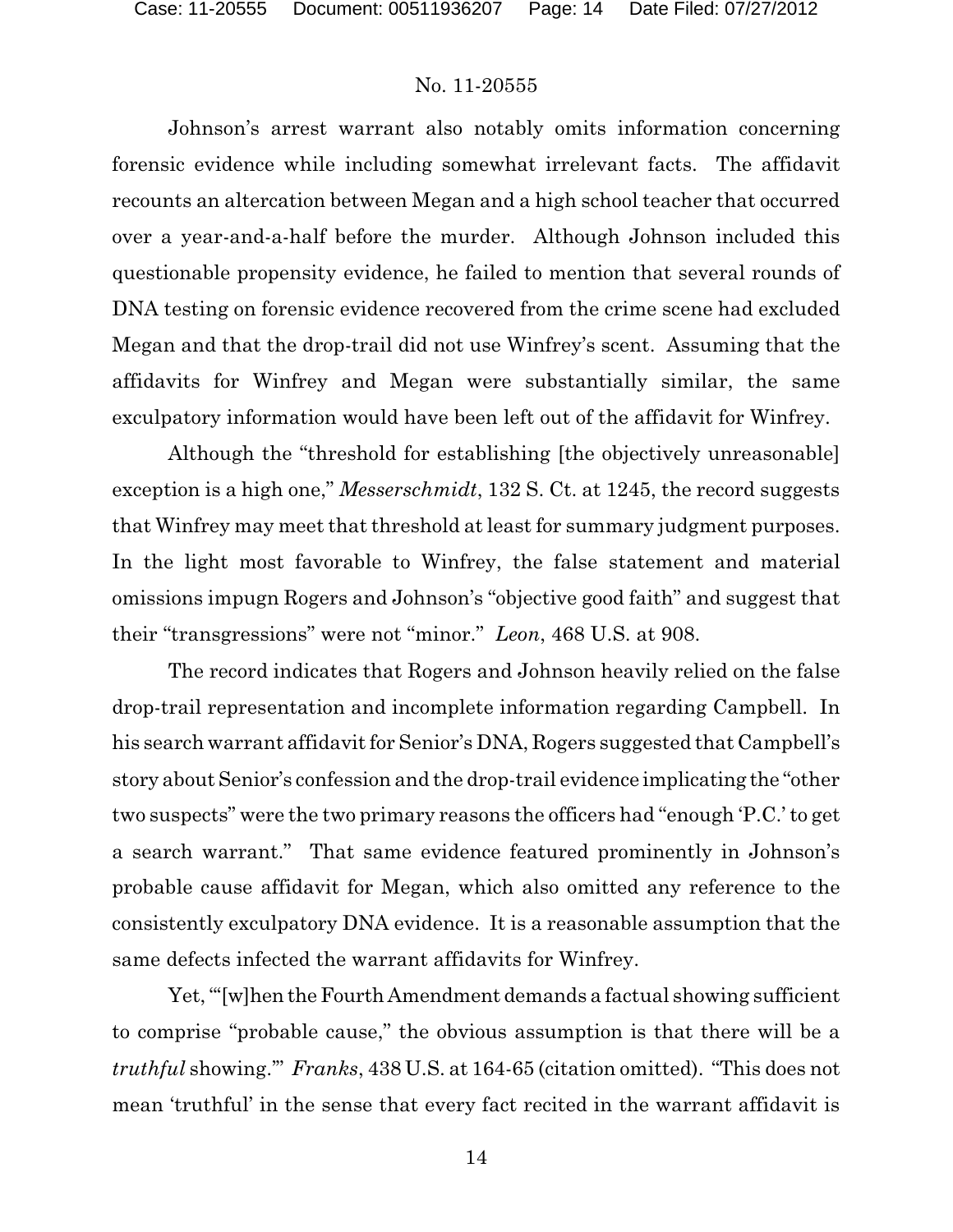necessarily correct, for probable cause may be founded upon hearsay and upon information received from informants, as well as upon information within the affiant's own knowledge that sometimes must be garnered hastily." *Id.* at 165. Instead, the warrant requirement imposes an obligation to "set forth particular facts and circumstances underlying the existence of probable cause, so as to allow the magistrate to make an independent evaluation of the matter." *Id.* That extends to providing facts concerning the reliability of the information and the credibility of its source and to avoiding "deliberately or reckless[ly] false statement[s]." *Id.* (describing the use of such statements in a warrant affidavit as "an unthinkable imposition upon [a magistrate's] authority").

The warrant affidavits here fail this standard. As presented to the magistrate, the affidavits' three primary pieces of evidence—the scent line-ups, drop-trail, and Campbell's story—all pointed to the Winfreys. Even if the false statement about Winfrey's scent stemmed from a cursory reading of Pikett's report, however, the use of a fact explicitly contrary to the report may reasonably be characterized as reckless here. In contrast to the typical "mistake" situation where an investigation's exigencies causes facts to be "garnered hastily," *id.*, Rogers and Johnson had several years to review the report's contents and other facts before executing the affidavits.

It was similarly problematic to omit all of the information casting doubt on Campbell's credibility and the DNA test results. Some of Campbell's inconsistencies were glaring, others minor. All undercut his reliability, and, like the DNA test results that challenged the conclusions drawn from Pikett's dogscent evidence, none were presented to the magistrate who issued the warrants. The warrant affidavits therefore likely deprived the magistrate of the opportunity to independently weigh whether Rogers and Johnson's evidence established probable cause.

15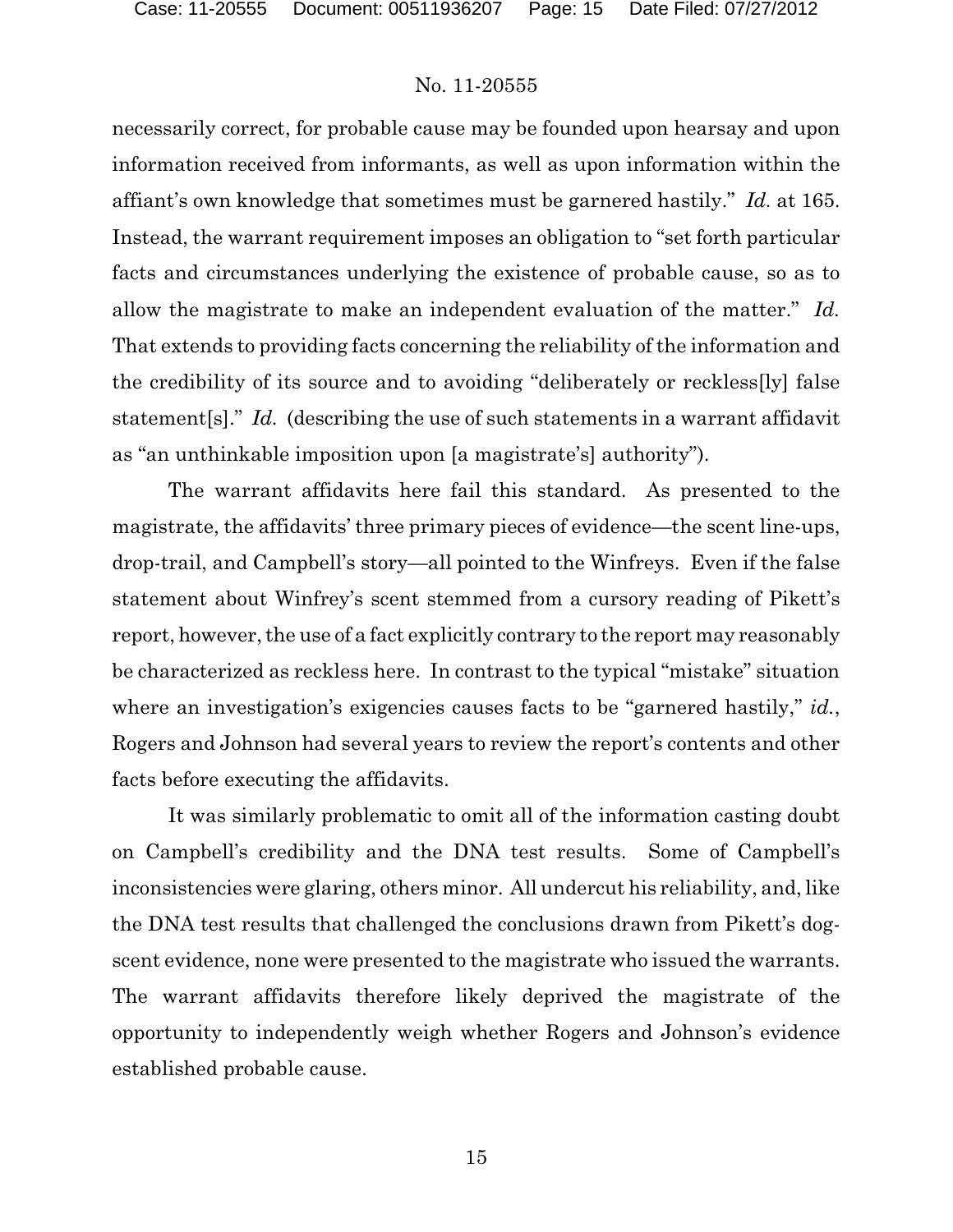Qualified immunity, however, provides "*immunity from suit* rather than a mere defense to liability." *Mitchell v. Forsyth*, 472 U.S. 511, 526 (1985).<sup>8</sup> The question, then, is when qualified immunity attaches for such § 1983 claims. *Franks* provides helpful guiding principles. *Cf. Malley*, 475 U.S. at 344 (holding "that the same standard of objective reasonableness . . . applied in the context of a suppression hearing . . . defines the qualified immunity accorded an officer whose request for a warrant allegedly caused an unconstitutional arrest"). To show he is entitled to a *Franks* hearing, a criminal defendant challenging the veracity of a warrant affidavit must "make[] a substantial preliminary showing that a false statement knowingly and intentionally, or with reckless disregard for the truth, was included by the affiant in the warrant affidavit, and [that] the allegedly false statement is necessary to the finding of probable cause." *Franks*, 438 U.S. at 155-56. That requires "allegations of deliberate falsehood or of reckless disregard for the truth, . . . accompanied by an offer of proof. [The allegations] should point out specifically the portion of the warrant affidavit that is claimed to be false; and they should be accompanied by a statement of supporting reasons. . . . Allegations of negligence or innocent mistake are insufficient." *Id.* at 171.

Applying these principles here, we conclude that Winfrey has made a sufficiently "substantial preliminary showing" to make qualified-immunity

<sup>&</sup>lt;sup>8</sup> Franks crafted its remedy in light of the perceived inadequacy of extant "alternative" sanctions" including "a civil suit," suggesting that § 1983 provides a post-investigation remedy for the knowing or reckless inclusion of false information, or exclusion of material exculpatory information, in warrant affidavits. 438 U.S. at 169; *see also Daniel v. Ferguson*, 839 F.2d 1124, 1129 n.12 (5th Cir. 1988) ("The [*Franks*] Court also concluded that alternative procedures, including civil suits, would not provide a sufficient remedy for untruthful affidavits."). Indeed, the Supreme Court has observed that sometimes such suits allow application of the exclusionary rule in a more efficient manner than suppression hearings. *See Malley*, 475 U.S. at 344 ("[A] damages remedy for an arrest following an objectively unreasonable request for a warrant imposes a cost directly on the officer responsible for the unreasonable request, without the side effect of hampering a criminal prosecution.").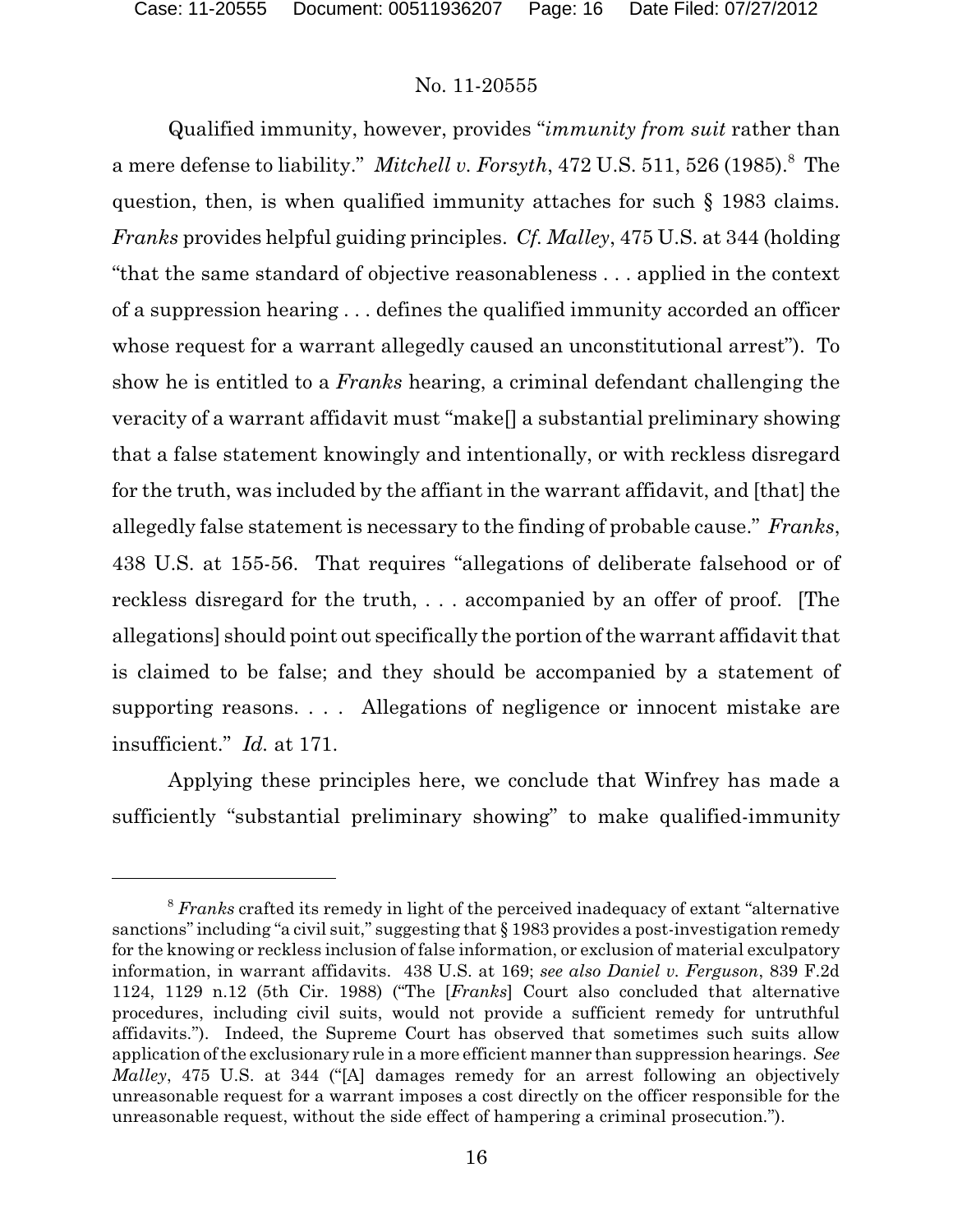summary judgment for Rogers and Johnson inappropriate at this juncture. The district court should first have allowed Winfrey to conduct additional discovery to determine whether Rogers and Johnson executed affidavits with at least "a reckless disregard for the truth," *i.e.*, acted objectively unreasonably. As noted above, Rogers considered the false information crucial to getting "enough P.C.," and the omitted information concerning Campbell's reliability and the DNA test results materially challenged the information Johnson decided to include in his arrest warrant affidavit. It may be that these errors and omissions resulted from carelessness or run-of-the-mill negligence. *See, e.g.*, *United States v. Astroff*, 578 F.2d 133, 136 (5th Cir. 1978) (en banc) (holding that allegations of "negligent misrepresentation" are insufficient to render a warrant invalid or to show entitlement to a *Franks* hearing). Yet, for qualified immunity purposes, it is also possible that they occurred out of recklessness.

Because the issue of recklessness requires inquiry into the specifics of what Rogers and Johnson knew and why they completed the affidavits as they  $\text{did},^9$  the district court should have allowed Winfrey additional discovery on his false-evidence claim given his threshold showing of objective unreasonableness.  $^{10}$ *Cf. Int'l Shortstop, Inc. v. Rally's, Inc.*, 939 F.2d 1257, 1267 (5th Cir. 1991) ("Because of the difficulties attendant to rebutting the professed state of mind

 $9$ We recognize that the subjective motive of an officer executing a facially valid warrant generally is not an appropriate inquiry. *See, e.g.*, *al-Kidd*, 131 S. Ct. at 2080-82. Winfrey, however, alleges that the affidavits were knowingly or recklessly false. Our inquiry, then, necessarily must consider what the officers knew and did in evaluating whether it was objectively reasonable for them to believe that their conduct was lawful. *Cf. Messerschmidt*, 132 S. Ct. at 1245 n.2 (criticizing the dissent's reliance "on facts outside the affidavit" when there was "no contention . . . that the affidavit was misleading in omitting any of the facts on which the dissent relie<sup>[d]"</sup>); *Leon*, 468 U.S. at 922 n.23 (noting that courts may consider "all" of the circumstances" bearing on the objective reasonableness inquiry).

 $10$  Winfrey thus differs—at least on this issue—from the hypothetical § 1983 plaintiff with wide-ranging and conclusory allegations of officer misconduct against whom qualified immunity casts its protective shield.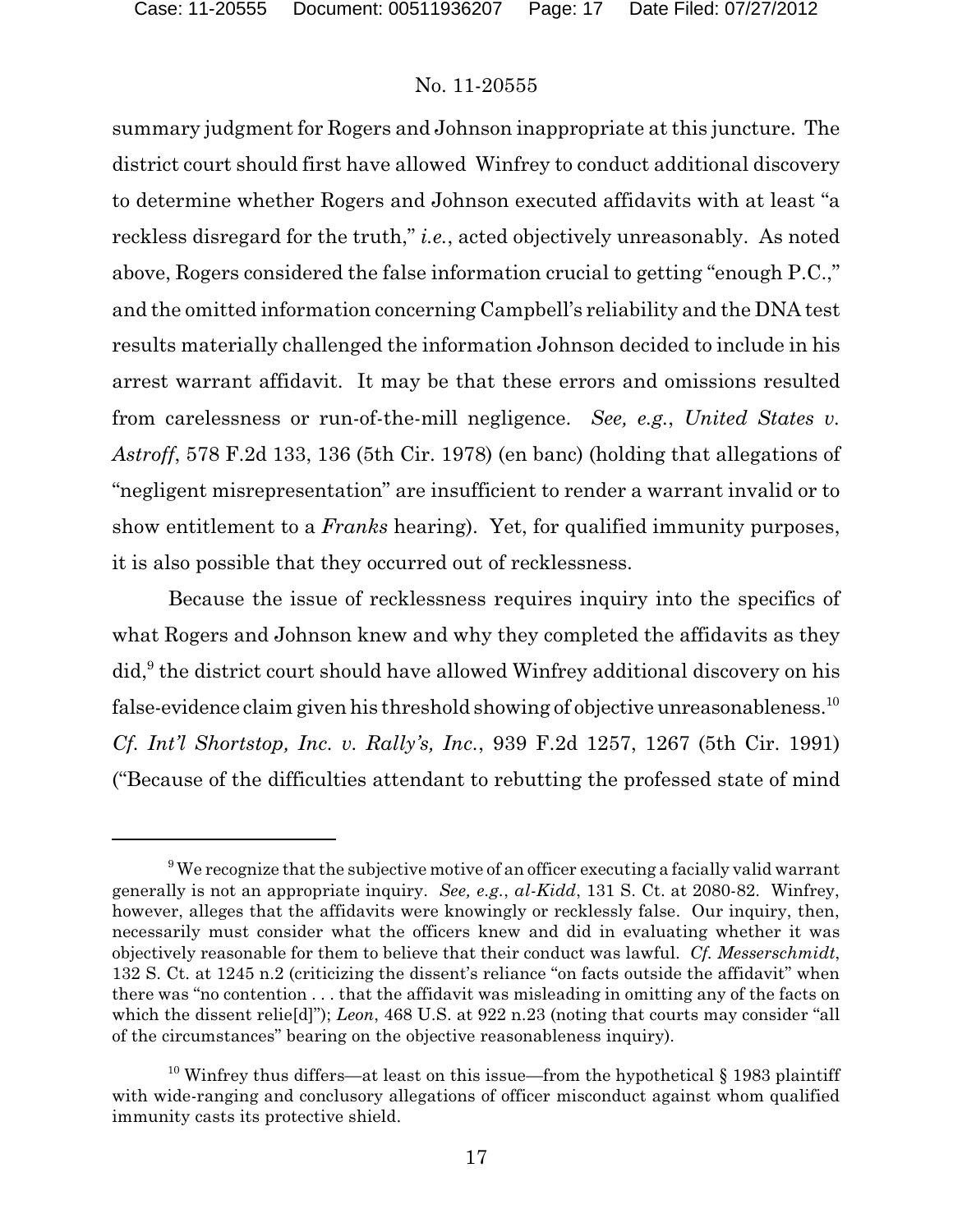of a party-opponent through summary judgment evidence, the district court should be generous in its allowance of discovery requests aimed at uncovering evidence of the moving party's state of mind."). We therefore vacate the district court's ruling as to Rogers and Johnson's alleged use of false evidence, and remand for additional discovery.

### *C. Additional Summary Judgment Issues Concerning the Counties*

Before addressing the district court's treatment of Winfrey's Rule 56(d) affidavit, we briefly discuss two summary judgment issues bearing on Fort Bend and San Jacinto Counties' municipal liability. Winfrey alleges that San Jacinto County maintained *de facto* policies and practices that permitted "wrongful convictions and arrests through profoundly flawed investigations and fabricated evidence, including junk science evidence." Because Rogers presumably was San Jacinto County's final policymaker for the Burr case, Winfrey need not have shown deliberate indifference to establish the County's culpability for Rogers's conduct in executing his warrant affidavits. *See Praprotnik*, 485 U.S. at 123-27. The patent unconstitutionality of presenting false information to or materially misleading a magistrate would allow a presumption that Rogers "was not only aware of the specific polic[ies], but was also aware that a constitutional violation most likely [would] occur." *Burge*, 336 F.3d at 370 (citation omitted).

Winfrey also brings a failure-to-train and supervise claim against San Jacinto County. This claim necessarily is premised on Johnson's actions and, thus, *respondeat superior*.<sup>11</sup> These types of municipal liability claims do require evidence of deliberate indifference. *See, e.g.*, *Connick v. Thompson*, 131 S. Ct. 1350, 1360 (2011) (noting, in rejecting a "single-incident" municipal liability

 $11$  "A plaintiff must show that (1) the municipality's training policy or procedure was inadequate; (2) the inadequate training policy was a 'moving force' in causing violation of the plaintiff's rights; and (3) the municipality was deliberately indifferent in adopting its training policy." *Valle v. City of Houston*, 613 F.3d 536, 544 (5th Cir. 2010) (citations omitted).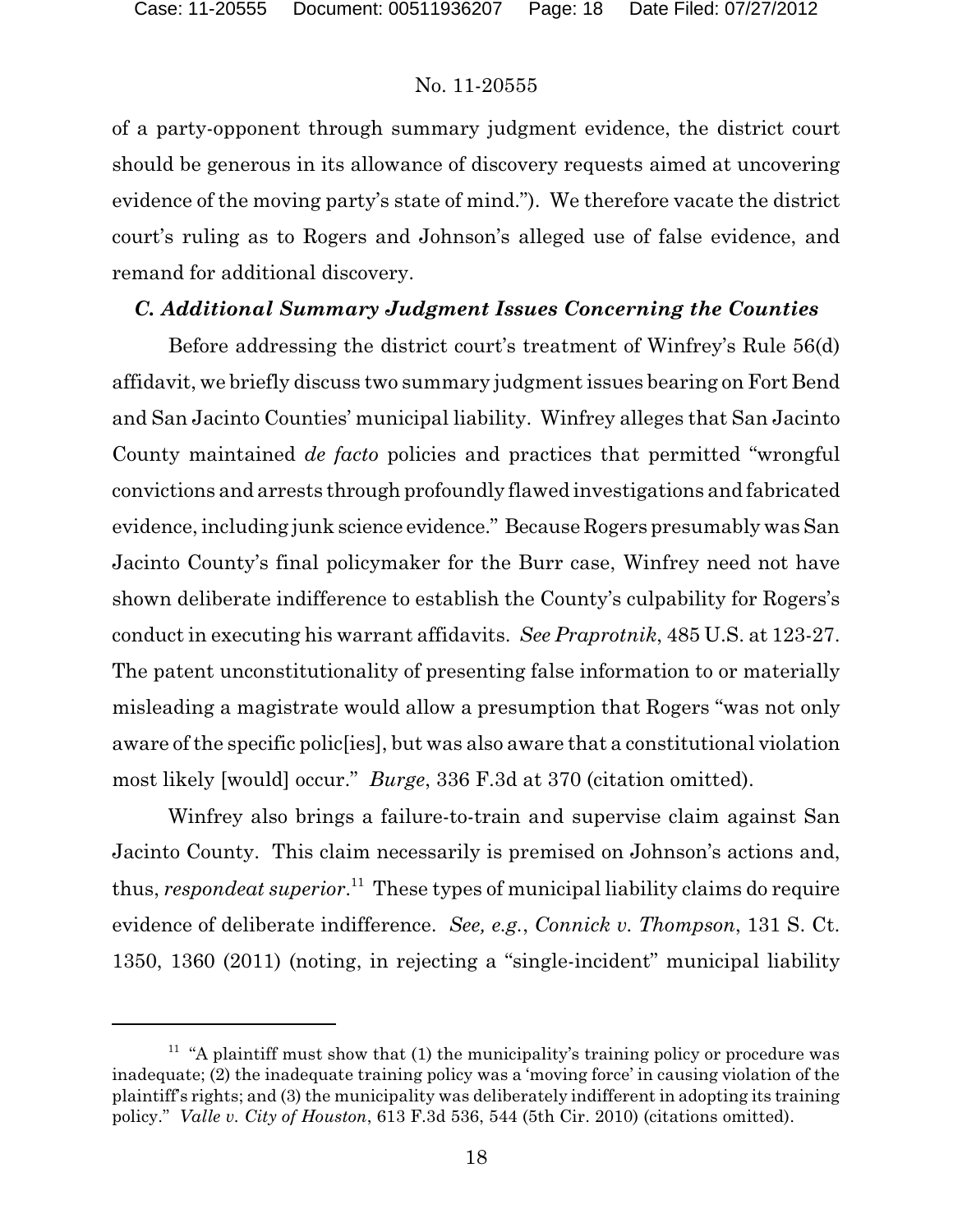claim, that "[w]ithout notice that a course of training is deficient in a particular respect, decisionmakers can hardly be said to have deliberately chosen a training program that will cause violations of constitutional rights"). The district court, however, allowed discovery only of information concerning San Jacinto County's dog-scent line-ups. That evidence did not specifically address the elements of a supervisory claim premised on the use of false evidence.

Winfrey, however, has forfeited these points by failing to specifically make either argument on appeal. *See, e.g.*, *Gen. Universal Sys. v. HAL, Inc.*, 500 F.3d 444, 454 (5th Cir. 2007). Moreover, he frames the municipal liability issue as one that turns on San Jacinto County's knowledge of Pikett's "fraud" and the availability of discovery to that end. Because Winfrey cannot show that San Jacinto County knew or should have known that its employees would violate his rights by using Pikett for the first time, his municipal liability claims against San Jacinto County fail. We affirm the district court on this issue.

The district court also did not err in granting summary judgment on Winfrey's supervisory claims against Fort Bend County. Pikett notes that he was assigned by Fort Bend County to work on the Burr investigation in the regular scope of his employment. Accordingly, Fort Bend County could be liable under § 1983 if it knew or should have known that Pikett gamed the results of his dog-scent investigations or otherwise used procedures that created a high risk of constitutional violations.

Winfrey, however, fails to make the more basic showing of sufficiently identifying and describing the inadequacies of a Fort Bend County policy that permitted Pikett's alleged misconduct. Instead, he essentially reiterates his belief that Pikett's missteps were so obvious that Fort Bend County Sheriff Milton Wright could have avoided knowledge of the resulting constitutional violations only by maintaining a *de facto* policy of ignorance. As demonstrated by his inability to articulate how Wright—presumably the relevant final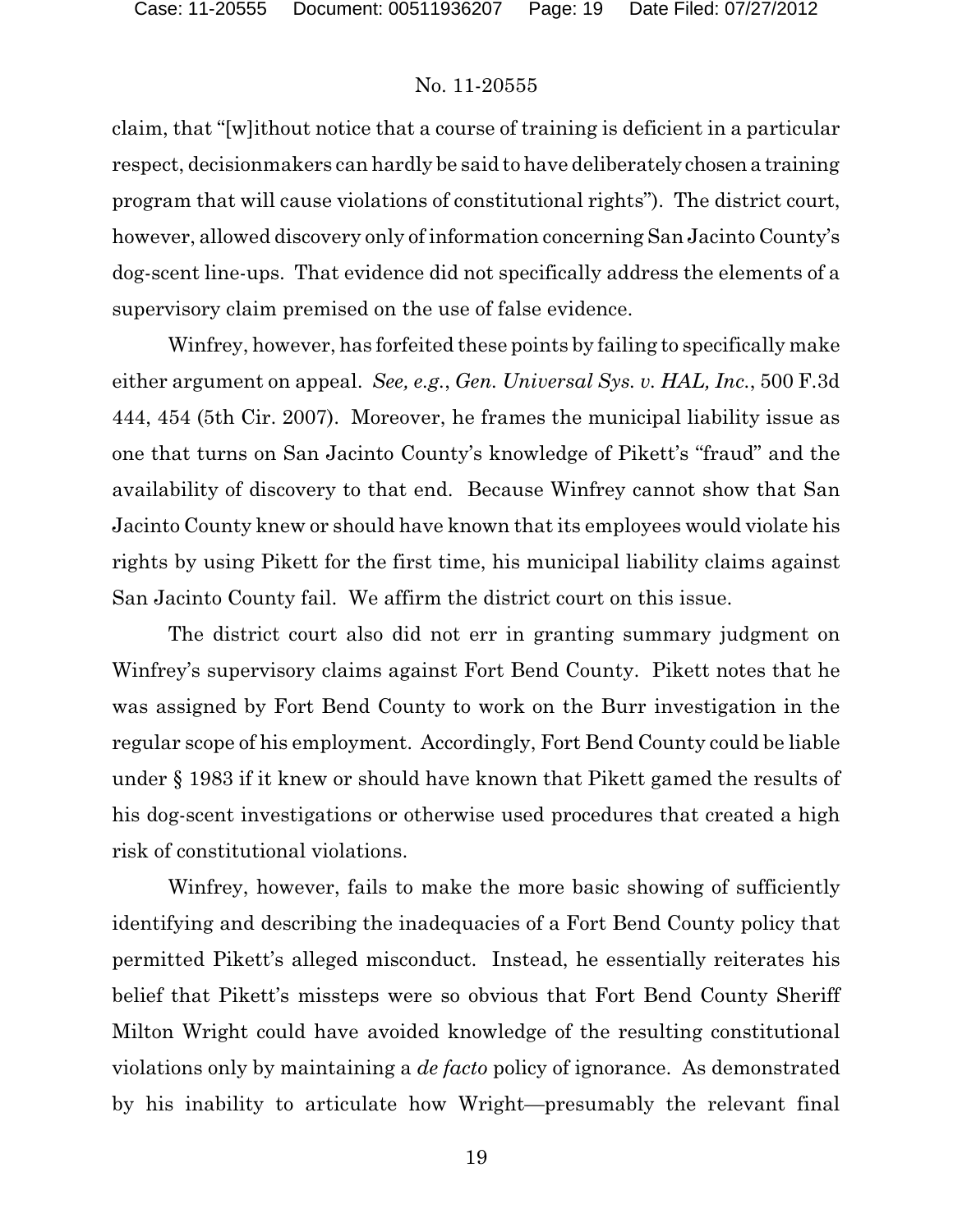policymaker for this issue—was personally involved, *see supra* note 6, Winfrey therefore responded to summary judgment by doing little more than resting on conclusory, generic allegations in his complaint. *Cf. Spiller v. City of Tex. City, Police Dep't*, 130 F.3d 162, 167 (5th Cir. 1997) (noting, in motion to dismiss context, the inadequacy of such tactics in satisfying the heightened pleading requirements of municipal liability claims). In light of this, the district court had no obligation to permit Winfrey additional discovery against Fort Bend County. *See Int'l Shortstop*, 939 F.2d at 1267. Thus, we affirm the district court as to Winfrey's supervisory claims.

### **III. Winfrey's Rule 56(d) Affidavit and Additional Discovery Requests**

"When a party is not given a full and fair opportunity to discover information essential to its opposition to summary judgment, the limitation on discovery is reversible error." *Access Telecom, Inc. v. MCI Telecomms. Corp.*, 197 F.3d 694, 720 (5th Cir. 1999). Rule 56(d) allows nonmovants to identify and request discovery of such information "by affidavit or declaration." In response, "the court may: (1) defer considering the motion or deny it; (2) allow time to obtain affidavits or declarations or to take discovery; or (3) issue any other appropriate order." FED. R. CIV. P.  $56(d)(1)$ - $(3)$ .

Rule 56(d) "discovery motions are 'broadly favored and should be liberally granted' because the rule is designed to 'safeguard non-moving parties from summary judgment motions that they cannot adequately oppose.'" *Raby v. Livingston*, 600 F.3d 552, 561 (5th Cir. 2010) (citation omitted). As a general matter, district courts should grant "a continuance for additional discovery if [the nonmovants]: (i) requested extended discovery prior to the court's ruling on summary judgment; (ii) placed the district court on notice that further discovery pertaining to the summary judgment motion was being sought; and (iii) demonstrated to the district court with reasonable specificity how the requested discovery pertained to the pending motion." *Enplanar, Inc. v. Marsh*, 11 F.3d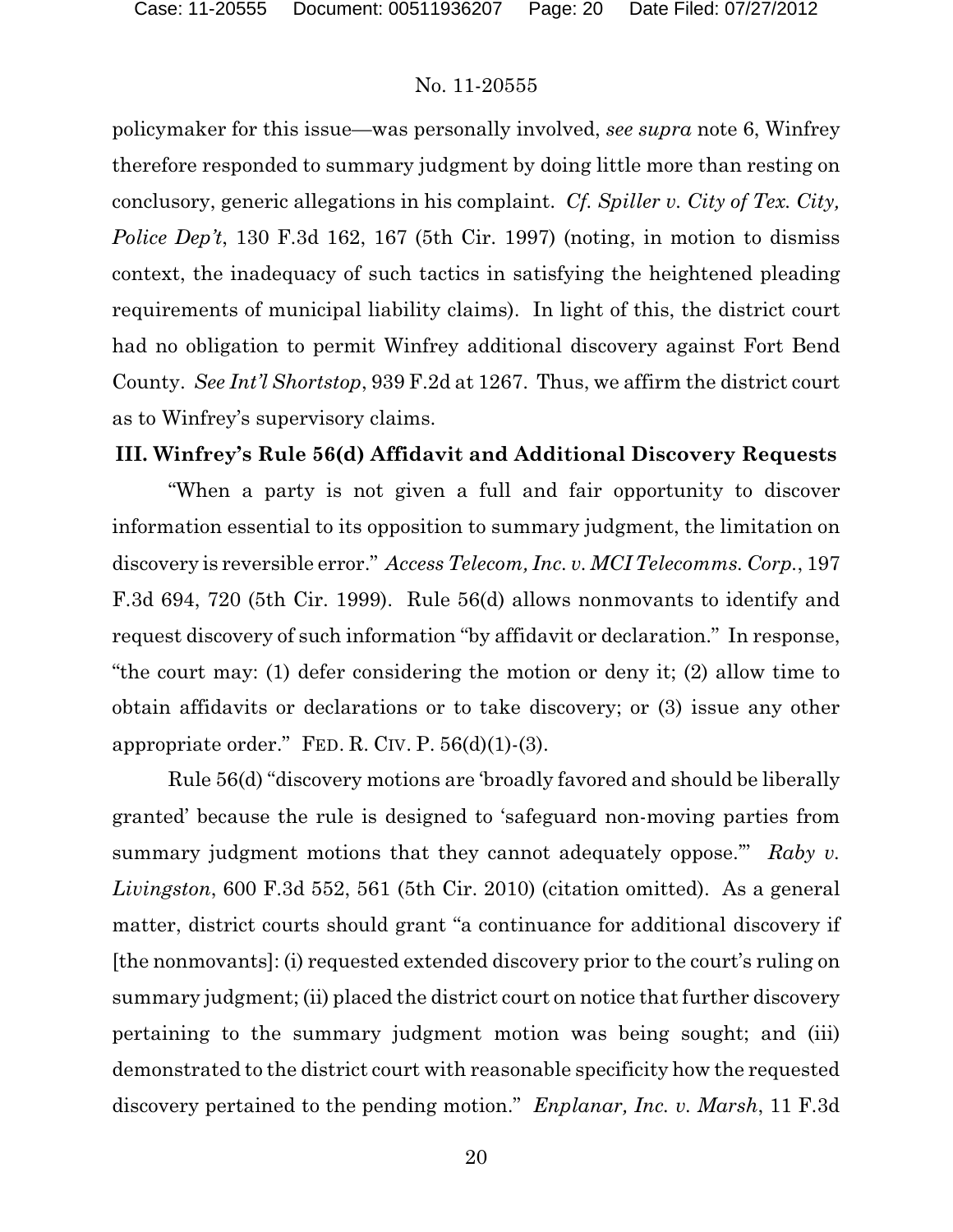1284, 1291 (5th Cir. 1994) (citations omitted). "The nonmoving party must show how the additional discovery will defeat the summary judgment motion, that is, will create a genuine dispute as to a material fact, and 'may not simply rely on vague assertions that additional discovery will produce needed, but unspecified facts.'" *Int'l Shortstop*, 939 F.2d at 1267 (citations omitted). Rule 56(d) rulings lie within the district court's sound, but "not entirely unfettered," discretion. *Id.*

Winfrey identified fifteen additional areas of discovery that he contended were necessary to adequately respond to the Defendants' summary judgment motions. For most requests, the district court did not abuse its discretion in denying further discovery. As discussed above, the district court abused its discretion, however, by not allowing Winfrey to probe why Rogers and Johnson failed to disclose in their warrant affidavits that the drop-trail used Hammond's scent, that Campbell gave inconsistent statements—some of which contradicted known facts—and that various DNA tests had excluded the Winfreys. Such evidence was relevant to establishing the objective reasonableness of Rogers and Johnson's actions. The record as developed at summary judgment inadequately spoke to that issue.

We also conclude that the district court abused its discretion by not ordering the production of a report concerning Pikett's drop-trail exercise from another case that, according to Nicely, was a "substantively different" version of the same report produced in this case. Nicely averred that the report was under a protective order and that he could discuss it only under court order. Given this potentially material discrepancy in a heavily relied-upon report and the specificity of Winfrey's request, the district court should have allowed Winfrey access to the document. In all other respects, we conclude that the district court did not abuse its discretion in its denial of the requested discovery.